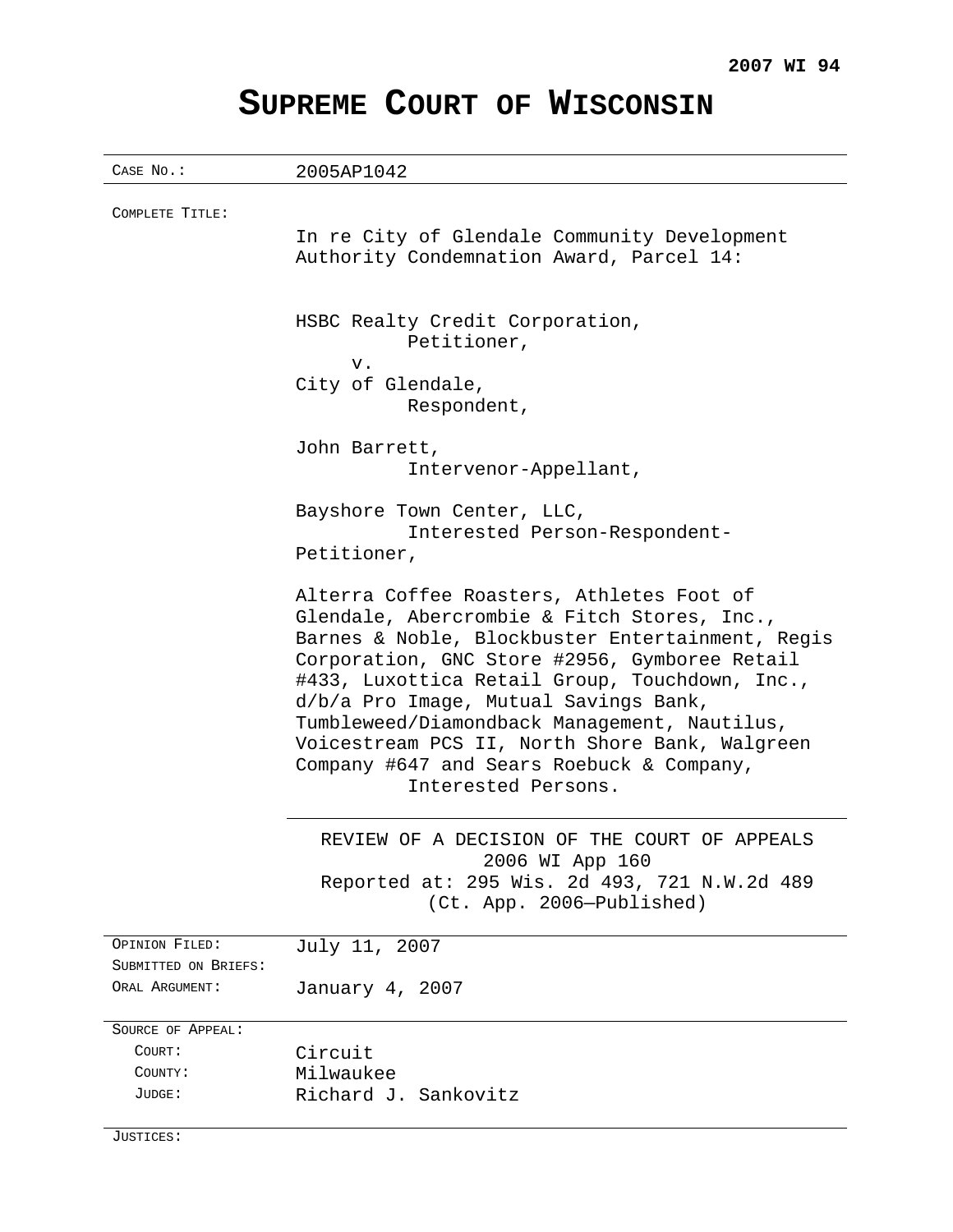| CONCURRED:         | ABRAHAMSON, C.J., concurs (opinion filed).                                            |
|--------------------|---------------------------------------------------------------------------------------|
|                    | BUTLER, Jr., J., concurs (opinion filed).<br>ABRAHAMSON, C.J., joins the concurrence. |
| DISSENTED:         |                                                                                       |
| NOT PARTICIPATING: |                                                                                       |

#### ATTORNEYS:

For the interested person-respondent-petitioner there were briefs by Daniel Kelly, Paul J. Stockhausen, and Reinhart Boerner Van Deuren s.c., Milwaukee, and oral argument by Daniel Kelly.

For the intervenor-appellant there was a brief and oral argument by Mark A. Grady, principal assistant corporation counsel.

An amicus curiae brief was filed by Alan Marcuvitz, Andrea H. Roschke, and Michael Best & Friedrich LLP, Milwaukee, on behalf of the Community Development Authority of the City of Glendale.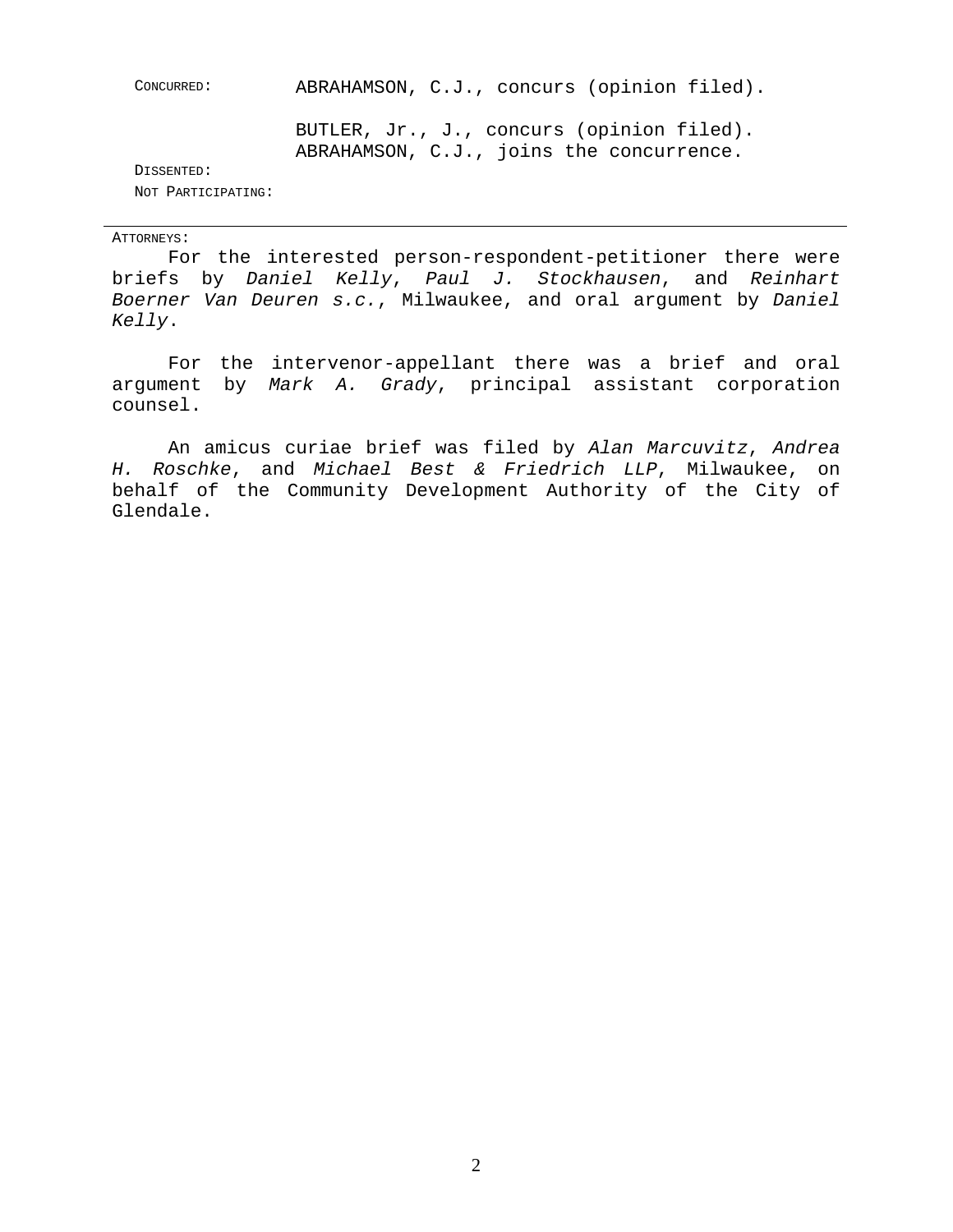**2007 WI 94**

NOTICE

**This opinion is subject to further editing and modification. The final version will appear in the bound volume of the official reports.**

No. 2005AP1042 (L.C. No. 2004CV10624)

STATE OF WISCONSIN THE RESERVE OF STATE OF WISCONSIN

**In re City of Glendale Community Development Authority Condemnation Award, Parcel 14:**

**HSBC Realty Credit Corporation,**

**Petitioner,**

**v.**

**City of Glendale,**

**Respondent,**

**John Barrett,**

**Intervenor-Appellant,**

**Bayshore Town Center, LLC,**

**Interested Person-Respondent-Petitioner,**

**Alterra Coffee Roasters, Athletes Foot of Glendale, Abercrombie & Fitch Stores, Inc., Barnes & Noble, Blockbuster Entertainment, Regis Corporation, GNC Store #2956, Gymboree Retail #433, Luxottica Retail Group, Touchdown, Inc., d/b/a Pro Image, Mutual Savings Bank, Tumbleweed/Diamondback Management, Nautilus, Voicestream PCS II, North Shore Bank, Walgreen Company #647 and Sears Roebuck & Company,**

**Interested Persons.**

## **FILED**

#### **JUL 11, 2007**

David R. Schanker Clerk of Supreme Court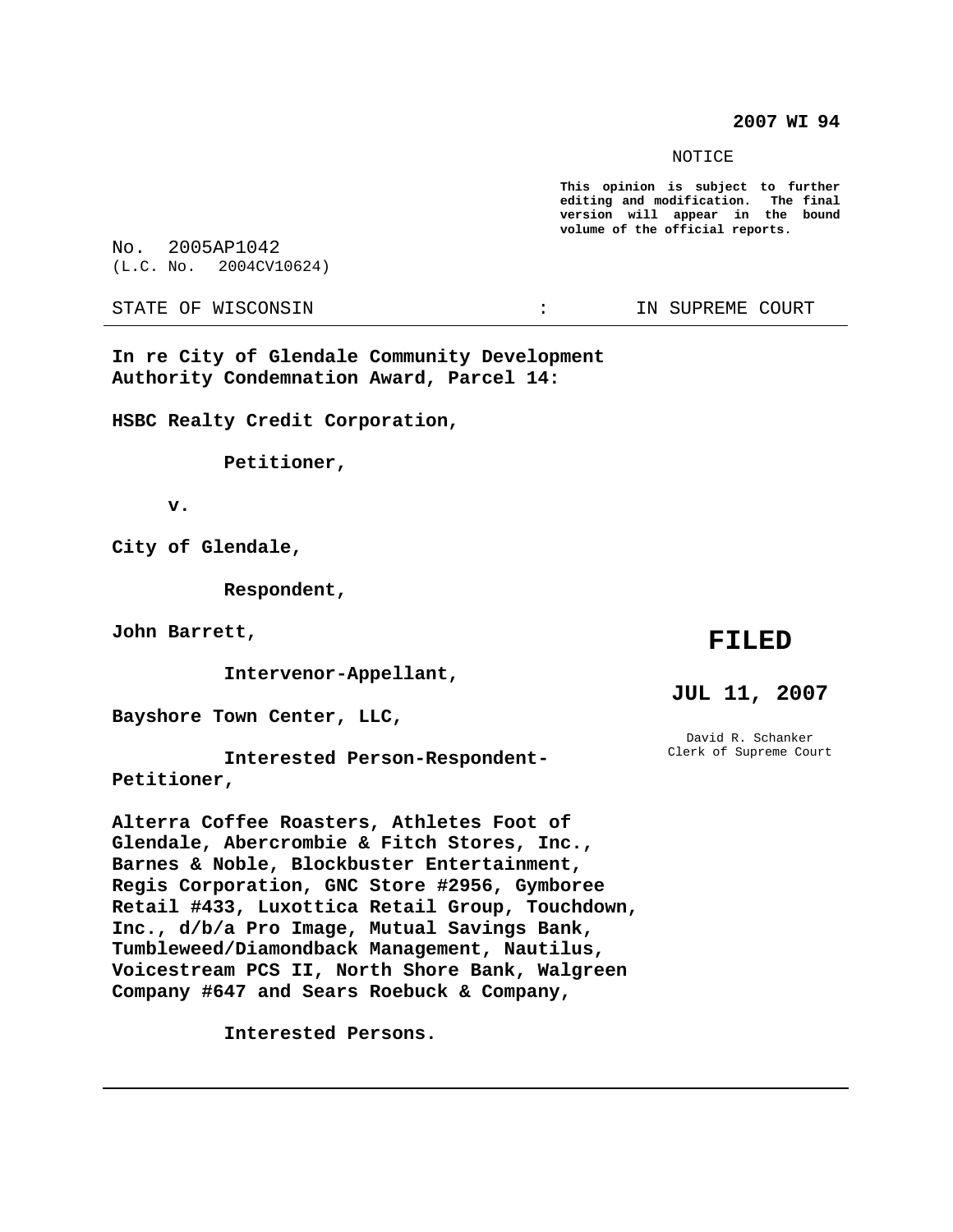REVIEW of a decision of the Court of Appeals. Reversed and cause remanded.

¶1 DAVID T. PROSSER, J. This is a review of a published decision of the court of appeals<sup>1</sup> reversing an order of the Milwaukee County Circuit Court, Richard J. Sankovitz, Judge, that transferred the condemnation award in an eminent domain case from the control of the Milwaukee County Clerk of Court to a money market account at a private bank. The review requires us to interpret the interplay among three statutory provisions: Wis. Stat. §§ 59.40(3)(b), 59.40(3)(c), and 32.05(7)(d). $^2$  We are also required to interpret Wis. Stat. § 814.61(12)(a)1. on a different issue.

¶2 Wisconsin Stat. § 59.40(3)(b) grants a clerk of court (clerk) authority to invest "any funds" that are paid into the clerk's office and are being held for repayment, but it requires that the interest earned on these funds be paid into the county general fund. Wisconsin Stat. § 59.40(3)(c) allows a circuit court judge to direct that § 59.40(3)(b) not apply to "certain funds." The specific question we must decide is whether, after directing that § 59.40(3)(b) not apply to a condemnation award deposited with the clerk, a circuit judge has additional authority to transfer the award from the clerk's control into a

 $1$  HSBC Realty Credit Corp. v. City of Glendale, 2006 WI App 160, 295 Wis. 2d 493, 721 N.W.2d 489.

 $2$  All references to the Wisconsin Statutes are to the 2003-04 version unless otherwise noted.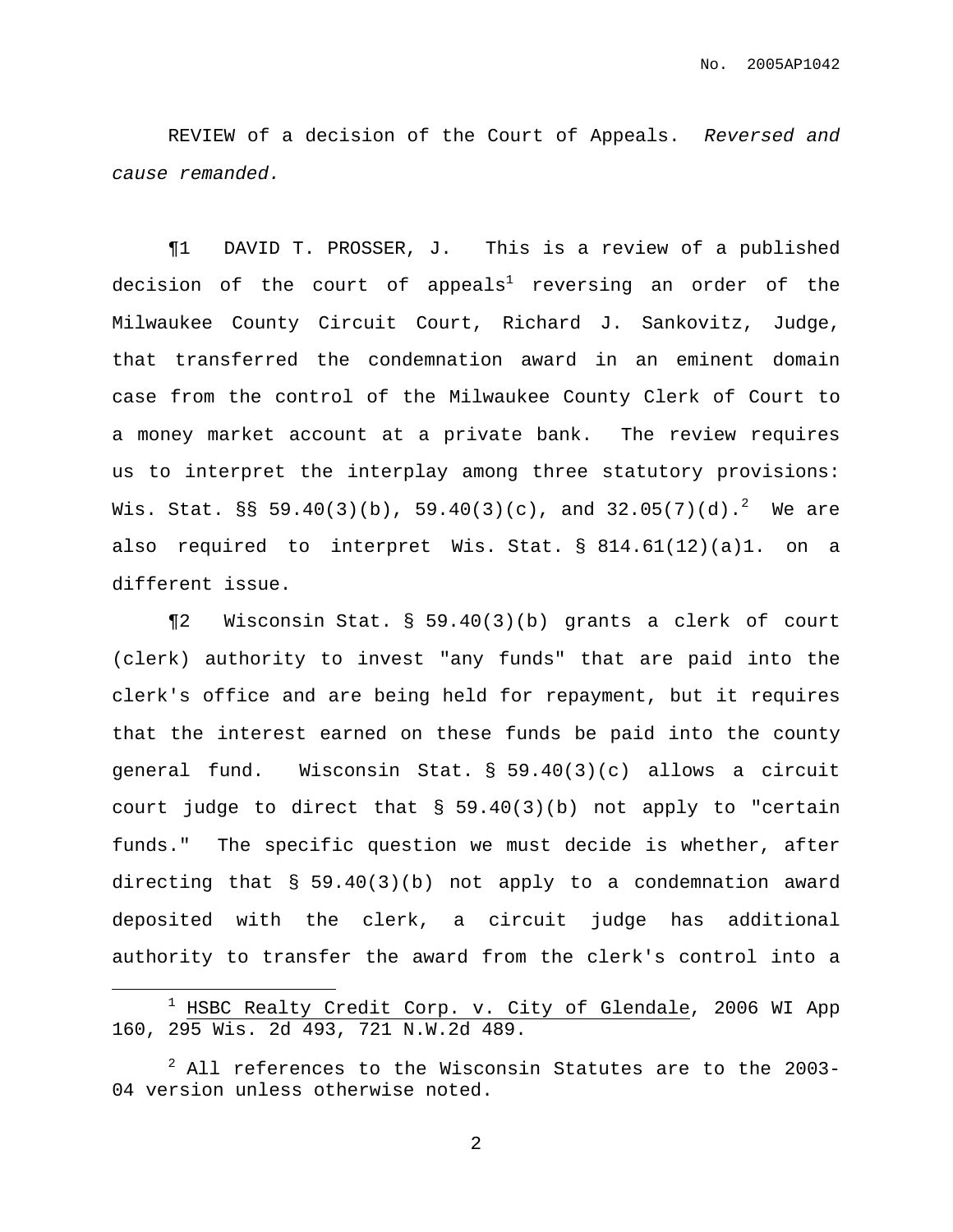private money market account so that it can earn interest for the benefit of the ultimate recipients of the award.

¶3 A third statute, Wis. Stat. § 32.05(7)(d), is relevant because it provides that "compensation" awards (i.e., condemnation awards) may "be deposited with the clerk of the circuit court . . . for the benefit of the persons named in the award."

¶4 We conclude that Wis. Stat. § 59.40(3)(c) empowers a circuit judge not only to veto the clerk's authority to invest "certain funds" and pay all interest on those funds into the county general fund, but also to direct the clerk to transfer "certain funds" from the clerk's control into a secure private account for the benefit of persons ultimately entitled to the funds. The judge's power under § 59.40(3)(c) is especially clear with respect to condemnation awards, when § 59.40(3)(c) is read in conjunction with Wis. Stat. § 32.05(7)(d). Nonetheless, the judge's power under Wis. Stat. § 59.40(3)(c) should be exercised with sound discretion, with the consent, if possible, of all affected parties, and with a prudence that assures that any funds transferred from the clerk's control be placed in "suitably protected accounts." We conclude that the circuit judge met these standards in this case. In addition, we conclude that in this case the clerk was not entitled to a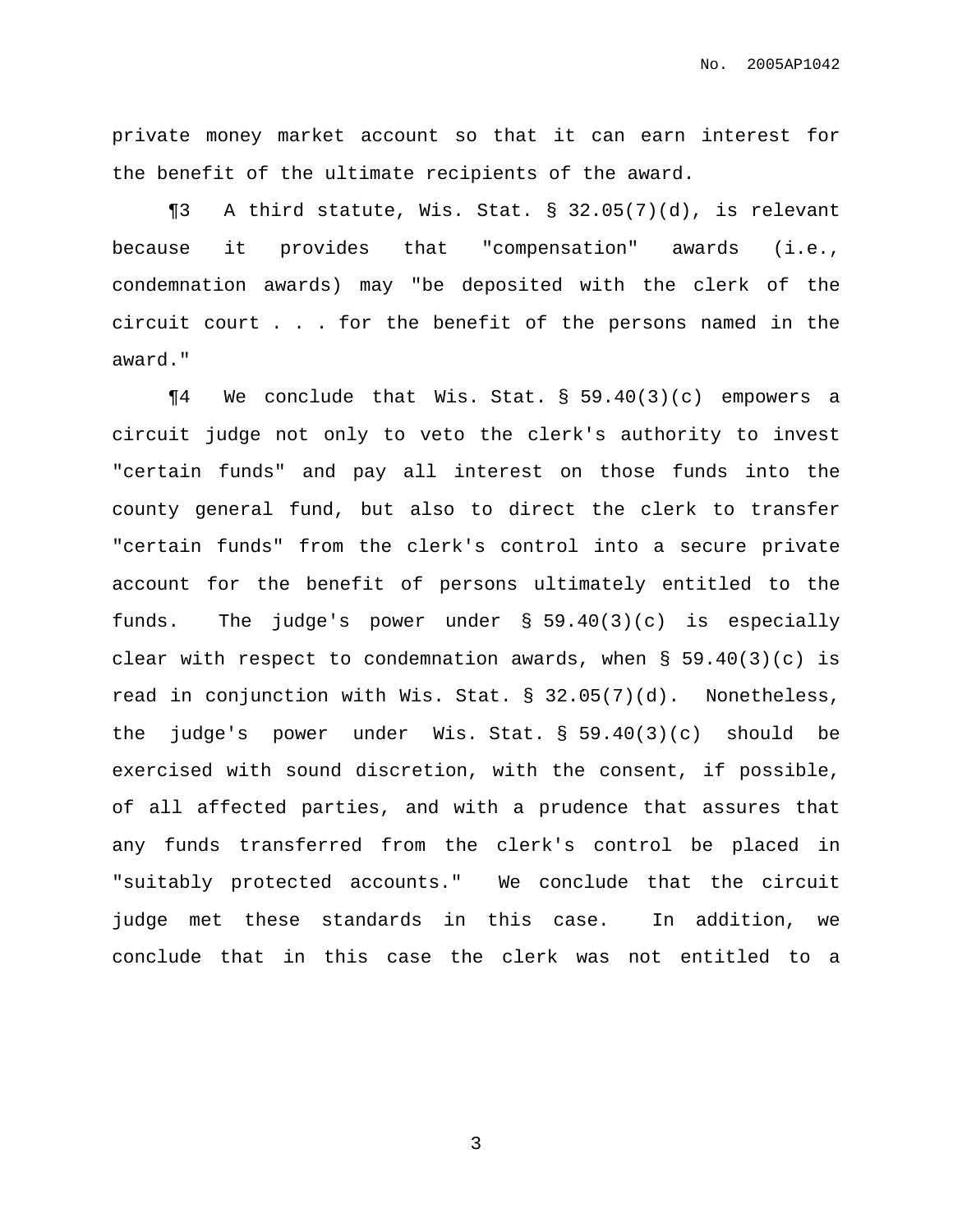transfer fee under Wis. Stat.  $\S$  814.61(12)(a).<sup>3</sup> Consequently, we reverse the decision of the court of appeals.

I. BACKGROUND FACTS AND PROCEDURAL HISTORY

¶5 The City of Glendale's Community Development Authority (CDA) embarked on a project to redevelop the Bayshore Mall. It condemned a parcel of commercial real estate containing a number of existing businesses. On December 10, 2004, the CDA deposited the condemnation award of \$14,439,294.84 with Milwaukee County Clerk of Court John Barrett (Clerk Barrett) for the benefit of the "parties of interest" or "interested persons," pursuant to Wis. Stat. § 32.05(7)(d). $^4$  The "interested persons" in these circumstances were HSBC Realty Credit Corporation; Bayshore Town Center, LLC; Abercrombie & Fitch Stores, Inc.; Alterra Coffee Roasters; Athlete's Foot of Glendale; Barnes & Noble #2655; Blockbuster Entertainment; GNC Store #2956; Luxottica Retail Group; Mutual Savings Bank; Nautilus; North Shore Bank; Regis

 $3$  We are not asked to redistribute the interest the county earned on the condemnation award before the award was transferred by the court.

<sup>&</sup>lt;sup>4</sup> The condemnation award named multiple interested persons. They included the property owner, the bank, and numerous parties with leasehold interests. The circuit court began proceedings on December 21, 2004, to apportion the award among the named interested parties. The substantial gap between the amount of the condemnation award and the amounts that the various parties believed they were owed, resulted in a protracted dispute. At the time Bayshore Town Center, LLC (Bayshore) filed its brief in October 2006, there were only three remaining parties with any claim to the condemnation award: HSBC Realty Credit Corporation, Bayshore, and Walgreen Co. #647. The award of \$14,439,294.84 is the amount of the condemnation award, \$14,755,000.00, minus the prorated 2004 real estate taxes.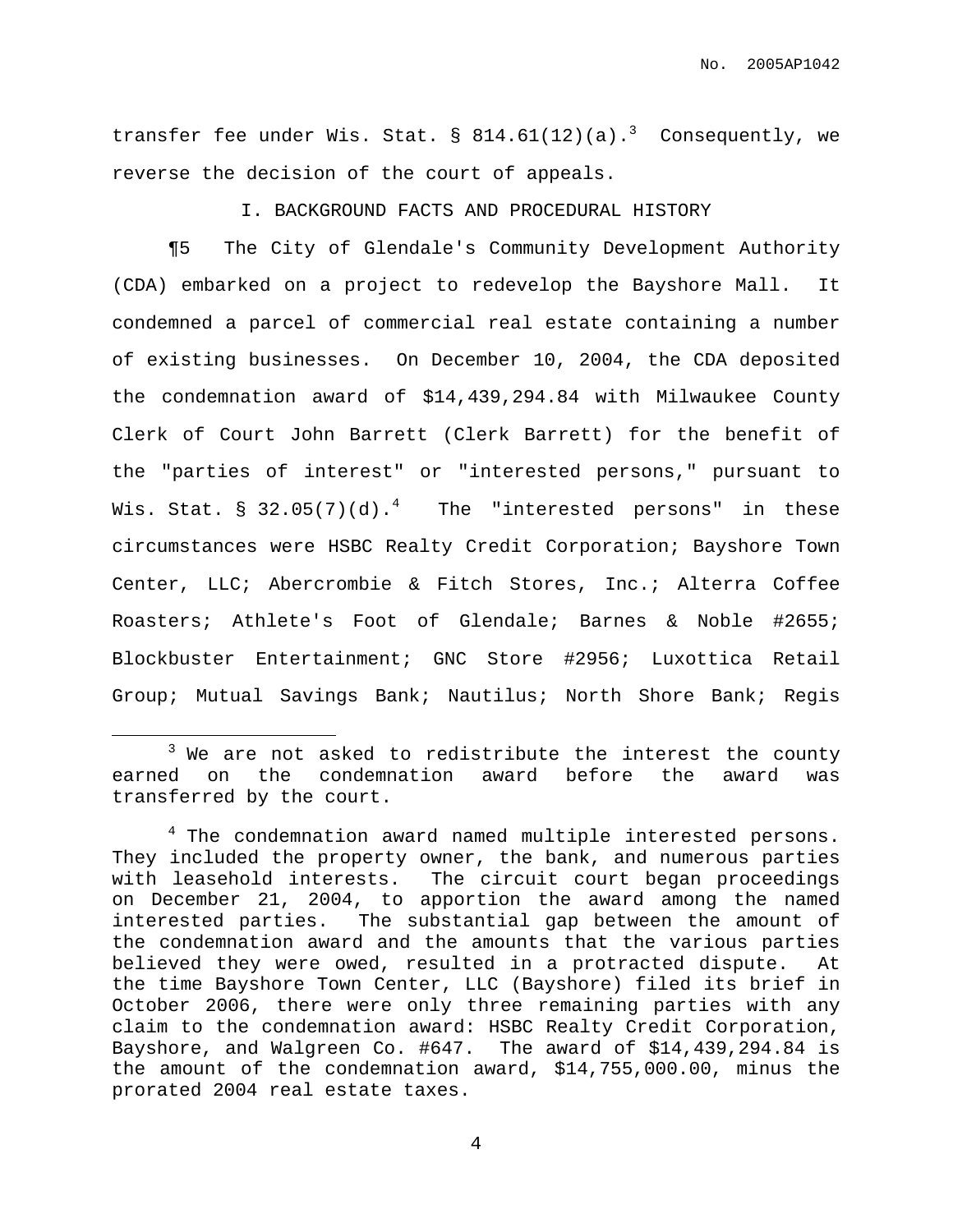Corporation (Trade Secrets #7615); Gymboree Retail #433; Touchdown Inc. d/b/a Pro Image; Sears Roebuck & Company; Tumbleweed/Diamondback Management; Voicestream PCS II; and Walgreen Company #647.

¶6 The parties were notified of the deposit and were advised that a party entitled to all or part of the award could receive its proper share by filing a petition to distribute. The size of the award and how it was to be apportioned among the parties were both issues in dispute, but these issues are not before us in this appeal.

¶7 Upon deposit of the award, Clerk Barrett exercised his authority under Wis. Stat. § 59.40(3)(b) to invest the funds. $^5$ He invested the award in Milwaukee County's general fund with the interest to go to the fund. The award would earn about 2 percent interest annually, producing about \$24,000 a month for Milwaukee County.

¶8 On January 6, 2005, Bayshore Town Center, LLC (Bayshore) filed a motion with Judge Sankovitz, asking for an order to place the award into an interest bearing account for the benefit of the ultimate recipients of the award. Bayshore

#### Wis. Stat. § 59.40(3)(b).

 $5$  Wisconsin Stat. § 59.40(3)(b) provides the following:

Except as provided in par. (c), the clerk may invest any funds that are paid into his or her office and are being held for repayment. The investments shall be made in suitably protected accounts in the manner specified in s. 66.0603(1m) and all income that may accrue shall be paid into the county general fund.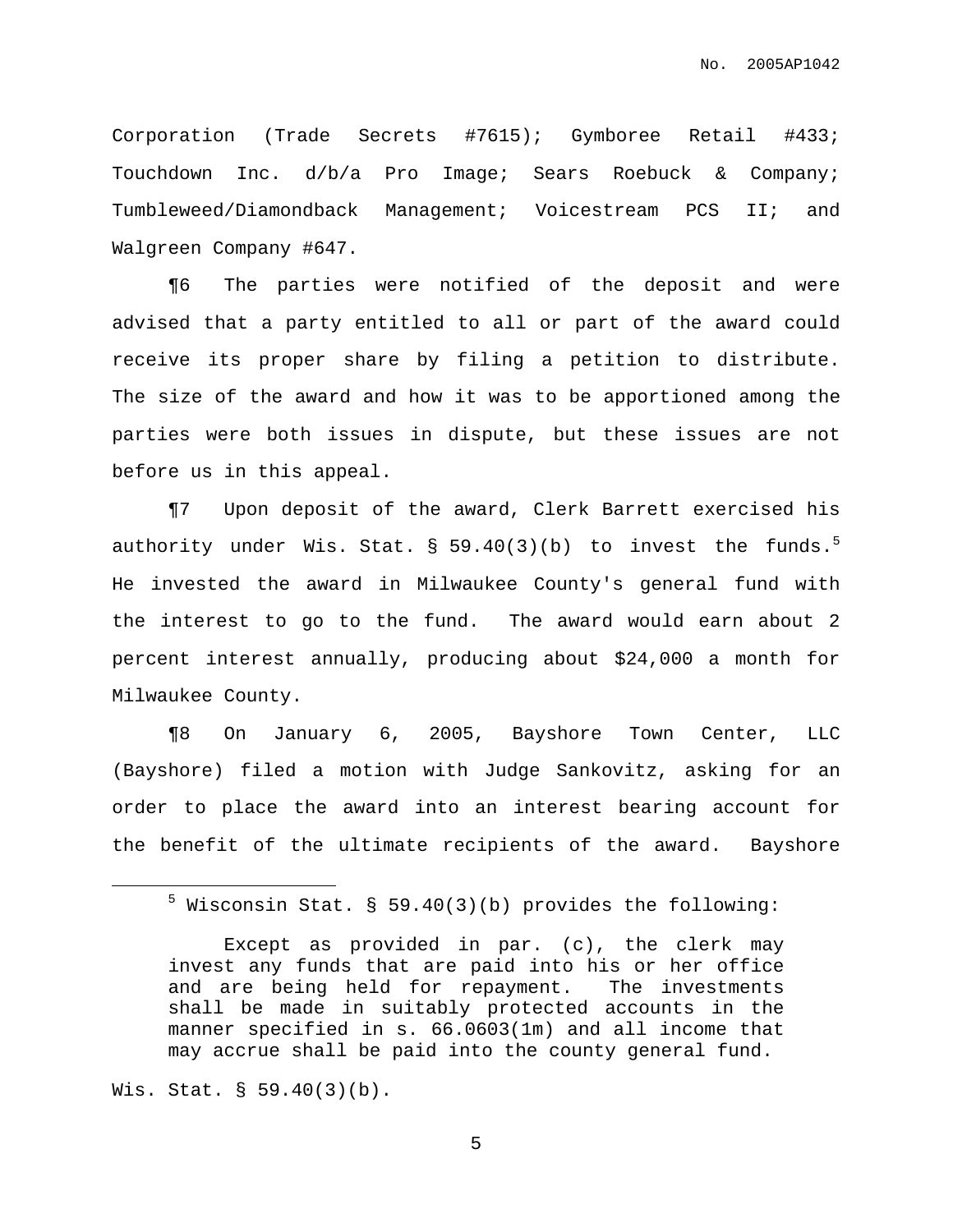named a preferred depository. Bayshore estimated that the award would earn between \$400 and \$800 of interest per day. Bayshore also sought an order prohibiting Clerk Barrett from collecting the fee under Wis. Stat. § 814.61(12)(a)1. for transferring the award to a private bank. None of the "interested persons" objected to Bayshore's motion, but Clerk Barrett successfully moved to intervene to challenge the motion.

¶9 On February 3, 2005, the circuit court granted Bayshore's motion and ordered that Clerk Barrett transfer the award from the county general fund into a separate money market account at the suggested private bank, with interest accruing to the benefit of the ultimate recipients of the award. The court also provided that neither the award nor the interest be released or disbursed without court order and that the transfer of the award not be subject to the fee in Wis. Stat. § 814.61(12)(a)1.

¶10 In an opinion supporting the order, the circuit court reasoned that it had discretion under Wis. Stat.  $\S$  59.40(3)(c) to decide whether the award could be transferred or should remain invested in the county's general fund. <sup>6</sup> The circuit court weighed the value of the interest to the county against the impact upon the ultimate recipients of the award and decided that the amount of interest that would be diverted to the county

 $6$  Wisconsin Stat. § 59.40(3)(c) provides the following: "A judge may direct that par. (b) does not apply to certain funds paid into the office. The judge's authority applies only to funds relating to cases before his or her court." Wis. Stat. § 59.40(3)(c).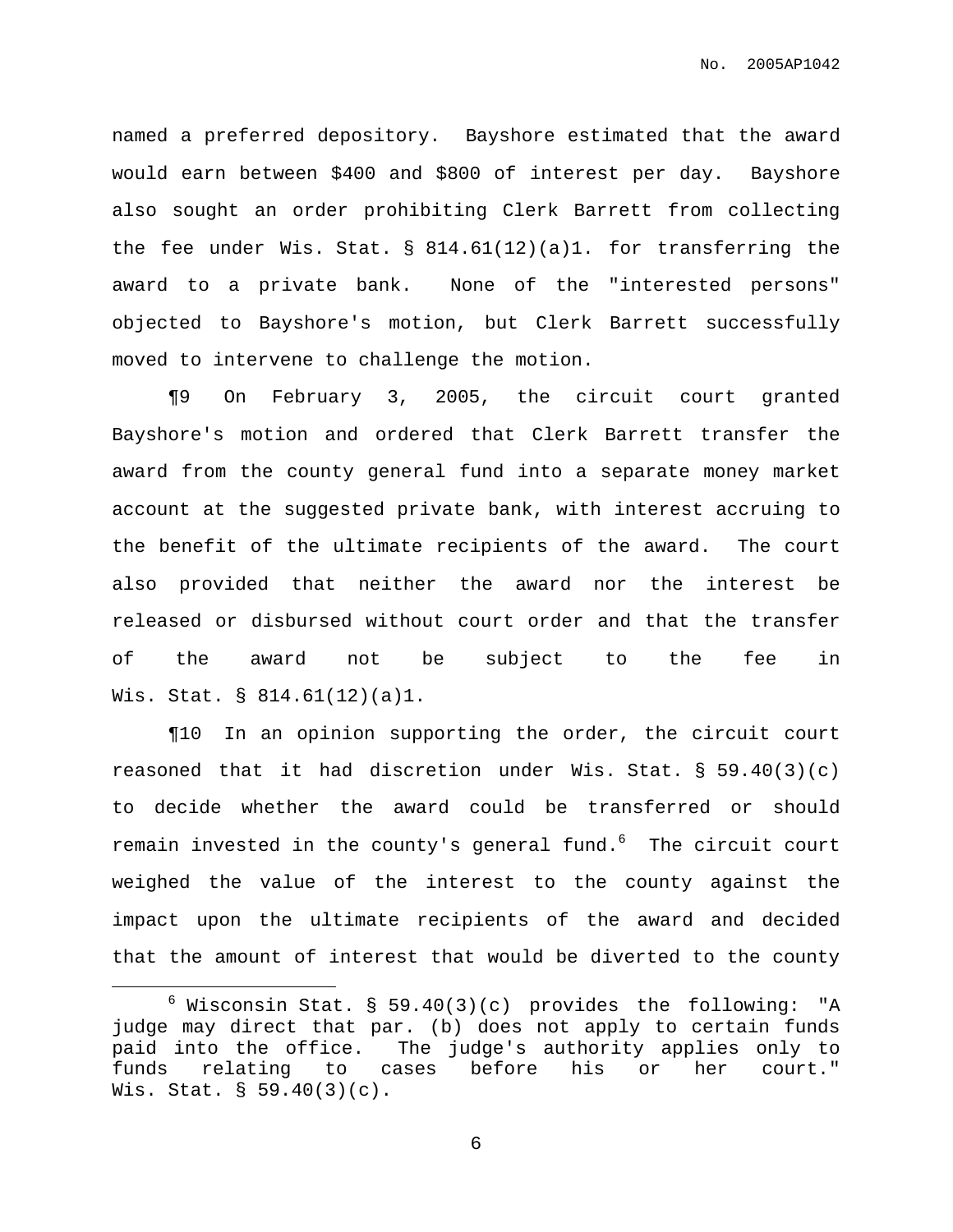would be "truly a windfall." The court observed that the county did not need to expend much effort to protect or manage the award and to the extent that the county had expended any effort, the county had "been more than handsomely compensated by the \$24,000 or more that it already ha[d] earned on the funds just over the passage of the past month."

¶11 Clerk Barrett appealed, and the court of appeals reversed. The court of appeals determined that Wis. Stat. § 59.40(3)(c) is ambiguous because the language, "A judge may direct that par. (b) does not apply to certain funds paid into the office," is capable of differing interpretations. HSBC Realty Credit Corp. v. City of Glendale, 2006 WI App 160, ¶20, 295 Wis. 2d 493, 721 N.W.2d 489. The court stated that the language could be interpreted as affecting the following: "(1) a clerk's authority to invest deposited funds; (2) a clerk's authority to invest funds in certain investment vehicles; (3) the directive that interest shall accrue for the benefit of the general fund; or (4) a clerk's authority to continue to manage the deposited funds." Id.

¶12 Because it concluded that Wis. Stat. § 59.40(3)(c) was ambiguous, the court of appeals relied on legislative history to determine that "the legislature's intent in creating Wis. Stat. § 59.40(3)(c) was not to allow the trial court to remove funds from the clerk's management or direct that any earned interest be given to the litigants rather than the county's general fund." Id., ¶30. The court of appeals therefore ruled that the circuit court did not have statutory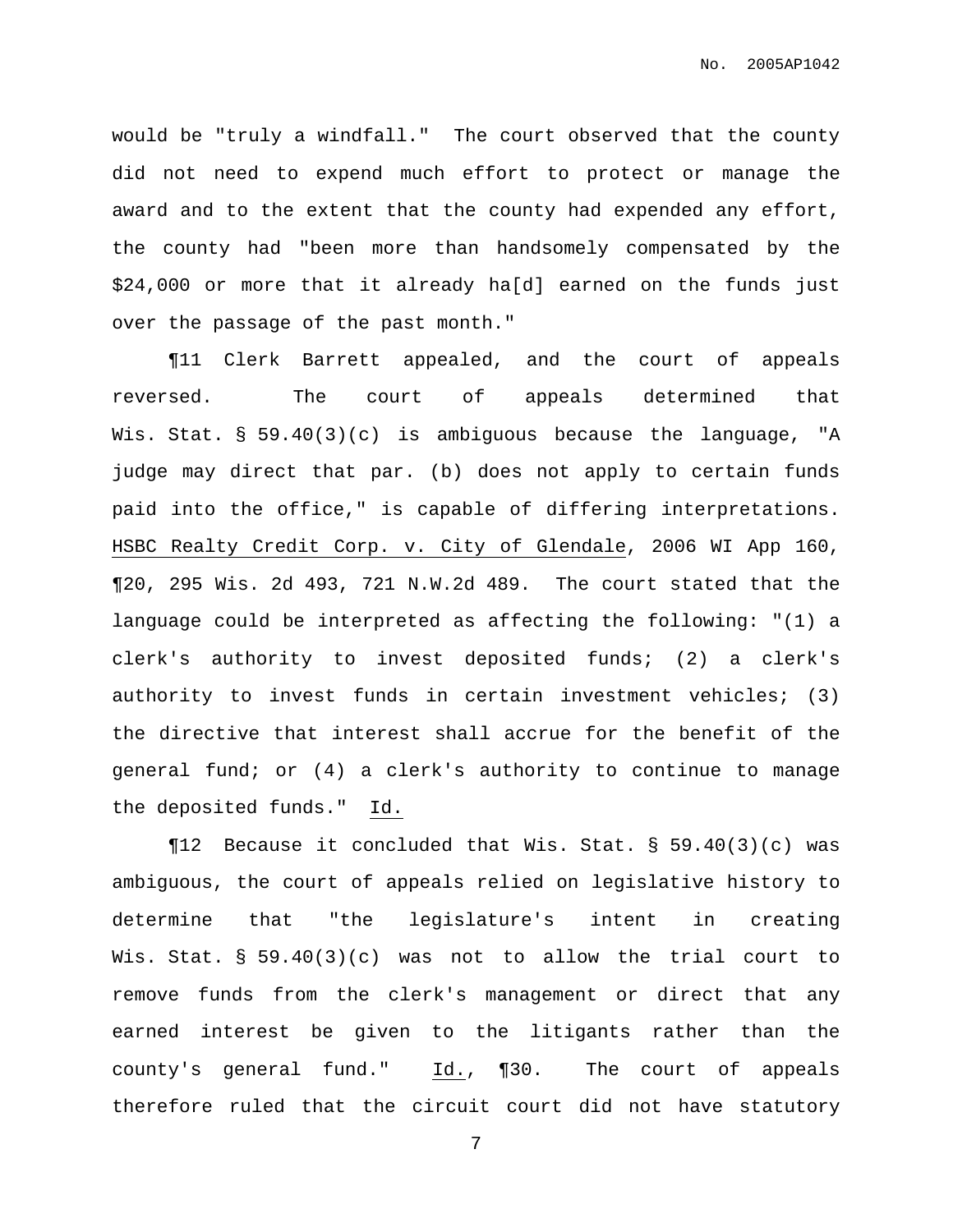authority to order Clerk Barrett to transfer the award into a private money market account. Id. The court of appeals also ruled that the circuit court did not have any inherent or equitable authority to order a transfer from Clerk Barrett's office. Id., ¶13.

¶13 Judge Ralph Adam Fine dissented, reasoning that the clerk's grants of authority in Wis. Stat. § 59.40(3)(b) to invest the award and direct the interest to the county general fund are limited by § 59.40(3)(c). Id., ¶32 (Fine, J., dissenting). Judge Fine declared that § 59.40(3)(c) encompasses the entirety of § 59.40(3)(b) and thus allows the circuit court judge "to direct that income from funds relating to cases pending in his or her court not be paid into the county's general fund, but, rather, as required here by § 32.05(7)(d), be held 'for the benefit of the persons named in the award.'" Id.

¶14 Bayshore petitioned for review, which we granted on September 12, 2006. $^7$ 

#### II. STANDARD OF REVIEW

¶15 This case involves the interpretation of Wis. Stat. §§ 59.40(3)(b), 59.40(3)(c), and 32.05(7)(d). It also involves the interpretation of Wis. Stat. § 814.61(12)(a)1. Statutory interpretation presents a question of law that we

 $7$  Because we decide this case on statutory grounds, we do not address the parties' arguments concerning the circuit court's inherent and equitable authority or the constitutional right to interest on a condemnation award.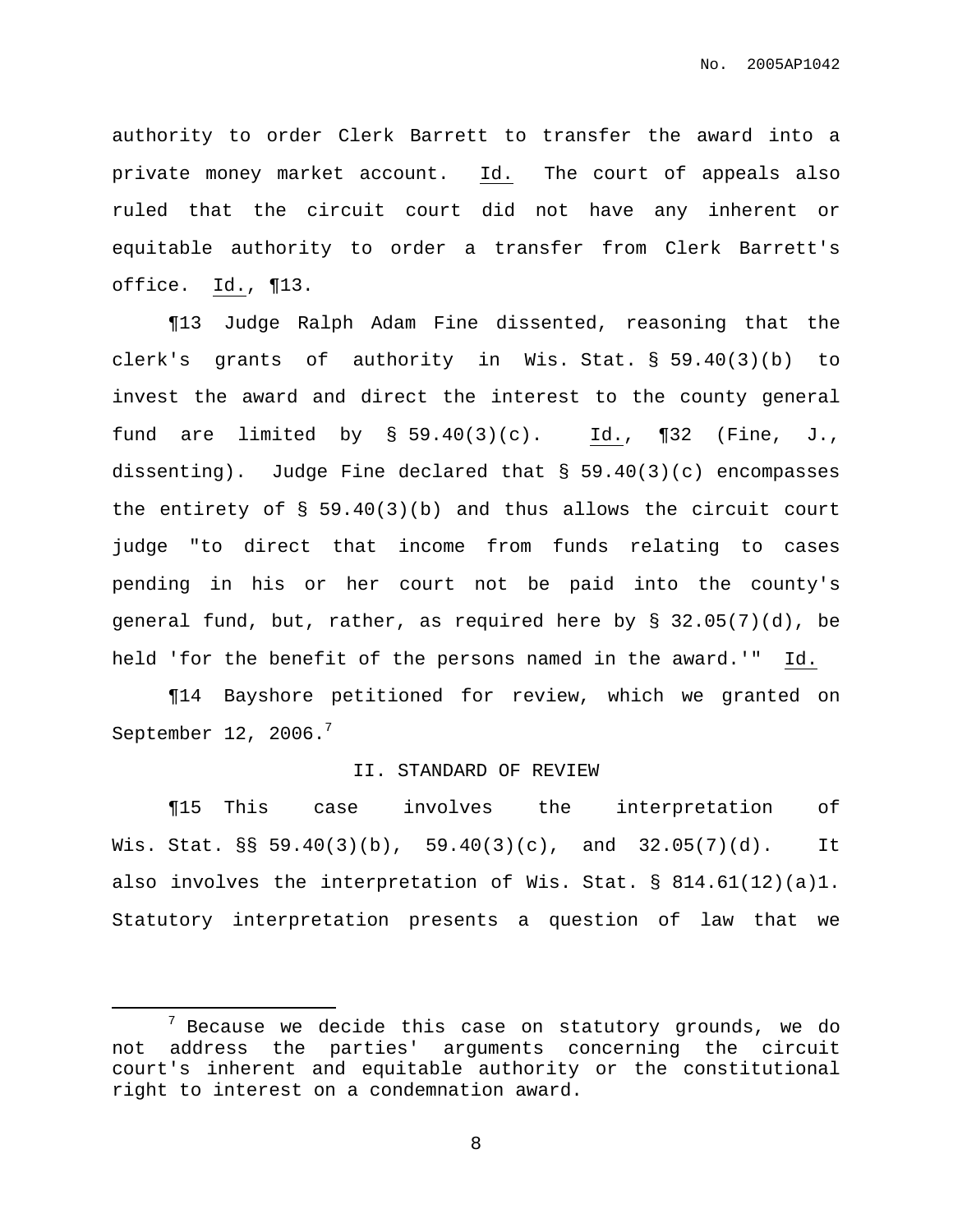review de novo. State v. Waushara County Bd. of Adjustment, 2004 WI 56, ¶14, 271 Wis. 2d 547, 679 N.W.2d 514.

#### III. DISCUSSION

¶16 This case requires us to interpret the interplay among three statutory provisions, namely Wis. Stat. §§ 59.40(3)(b), 59.40(3)(c), and 32.05(7)(d). Bayshore and Clerk Barrett agree that these statutes are not ambiguous. They disagree, however, as to their interpretation. Bayshore argues that the plain language of Wis. Stat. § 59.40(3)(c) allows a judge to veto the clerk's authority to invest and retain interest on the award. Bayshore argues that § 59.40(3)(c) also allows the judge to transfer the funds out of the clerk's control into a private interest bearing account to fulfill the statutory mandate in Wis. Stat. § 32.05(7)(d) that the award be held for the benefit of the persons named in the award.

¶17 Clerk Barrett agrees that the plain language of Wis. Stat. § 59.40(3)(c) allows a judge to veto the clerk's authority to invest and collect interest on the award for the county. However, Clerk Barrett argues that nowhere in their plain language do any of the statutes allow a judge to transfer the award out of the clerk's custody and control into a private account so that interest can accrue for the benefit of the persons named in the award.

¶18 We agree with both parties that the language of the statutes is not ambiguous. We disagree with Clerk Barrett's interpretation, however, and hold that the statutes allow the a judge not only to deny the clerk authority to invest the award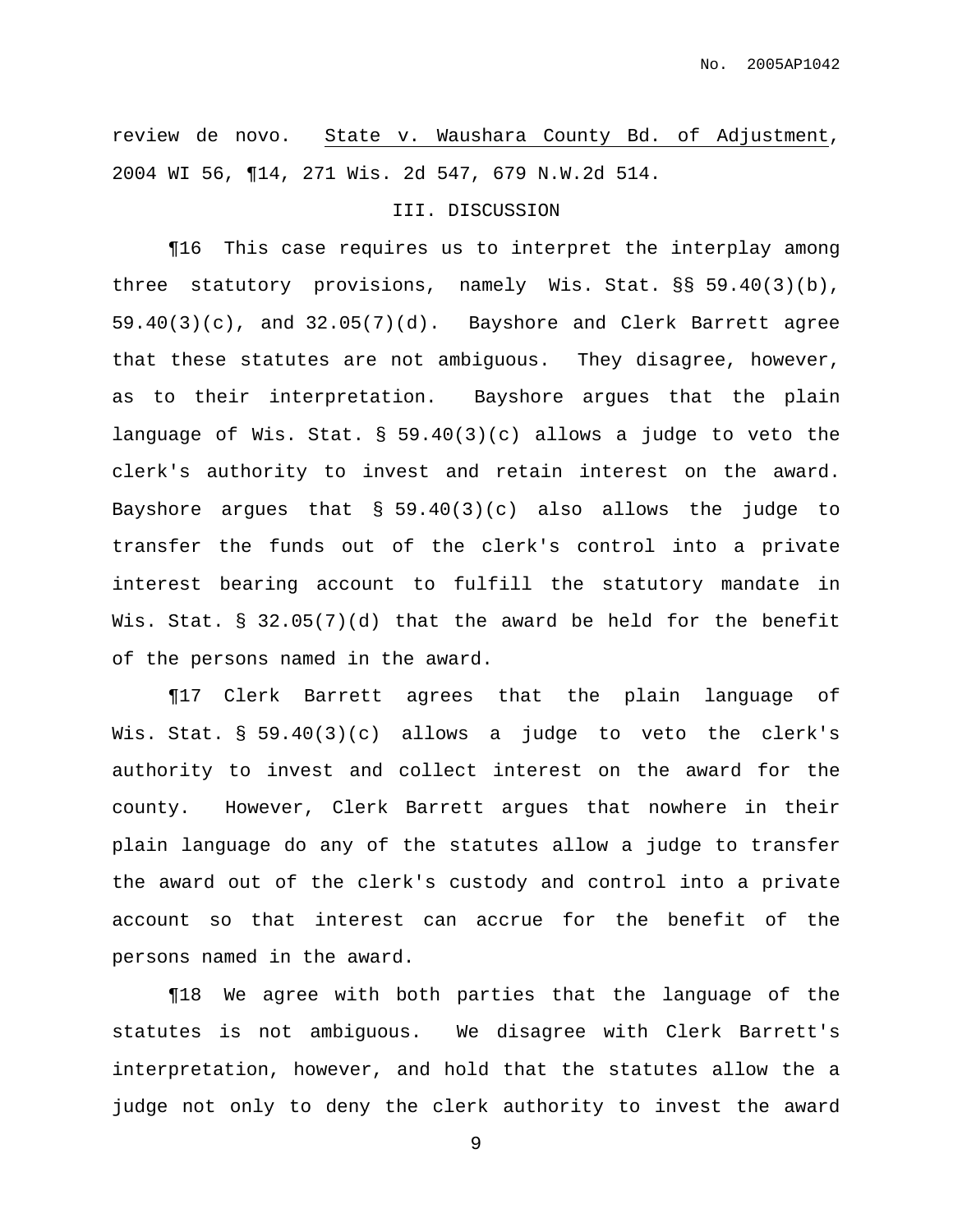and pay all interest into the county general fund, but also to transfer the award from the clerk's control into a private interest bearing account, so that the interest can accrue for the benefit of persons ultimately entitled to the award. We reach this conclusion to avoid plainly unreasonable results.

¶19 We begin our analysis with the language of the statutes. When the meaning of statutes is plain, we usually stop our inquiry. Seider v. O'Connell, 2000 WI 76, ¶43, 236 Wis. 2d 211, 612 N.W.2d 659. We give statutory language its common, ordinary, and accepted meaning. State ex rel. Kalal v. Circuit Court for Dane County, 2004 WI 58, ¶45, 271 Wis. 2d 633, 681 N.W.2d 110. "[S]tatutory language is interpreted in the context in which it is used; not in isolation but as part of a whole; in relation to the language of surrounding or closelyrelated statutes; and reasonably, to avoid absurd or unreasonable results." Id., 146.

¶20 Keeping these canons of statutory construction in mind, we begin by analyzing the plain language of Wis. Stat.  $\S$  59.40(3). Section 59.40(3) reads as follows:

(3) Clerk of court; fees; investment of funds.

(a) The clerk of the circuit court shall collect the fees that are prescribed in ss. 814.60 to 814.63. The clerk may refuse to accept any paper for filing or recording until the fee prescribed in subch. II of ch. 814 or any applicable statute is paid.

(b) Except as provided in par. (c), the clerk may invest any funds that are paid into his or her office and are being held for repayment. The investments shall be made in suitably protected accounts in the manner specified in s. 66.0603(1m) and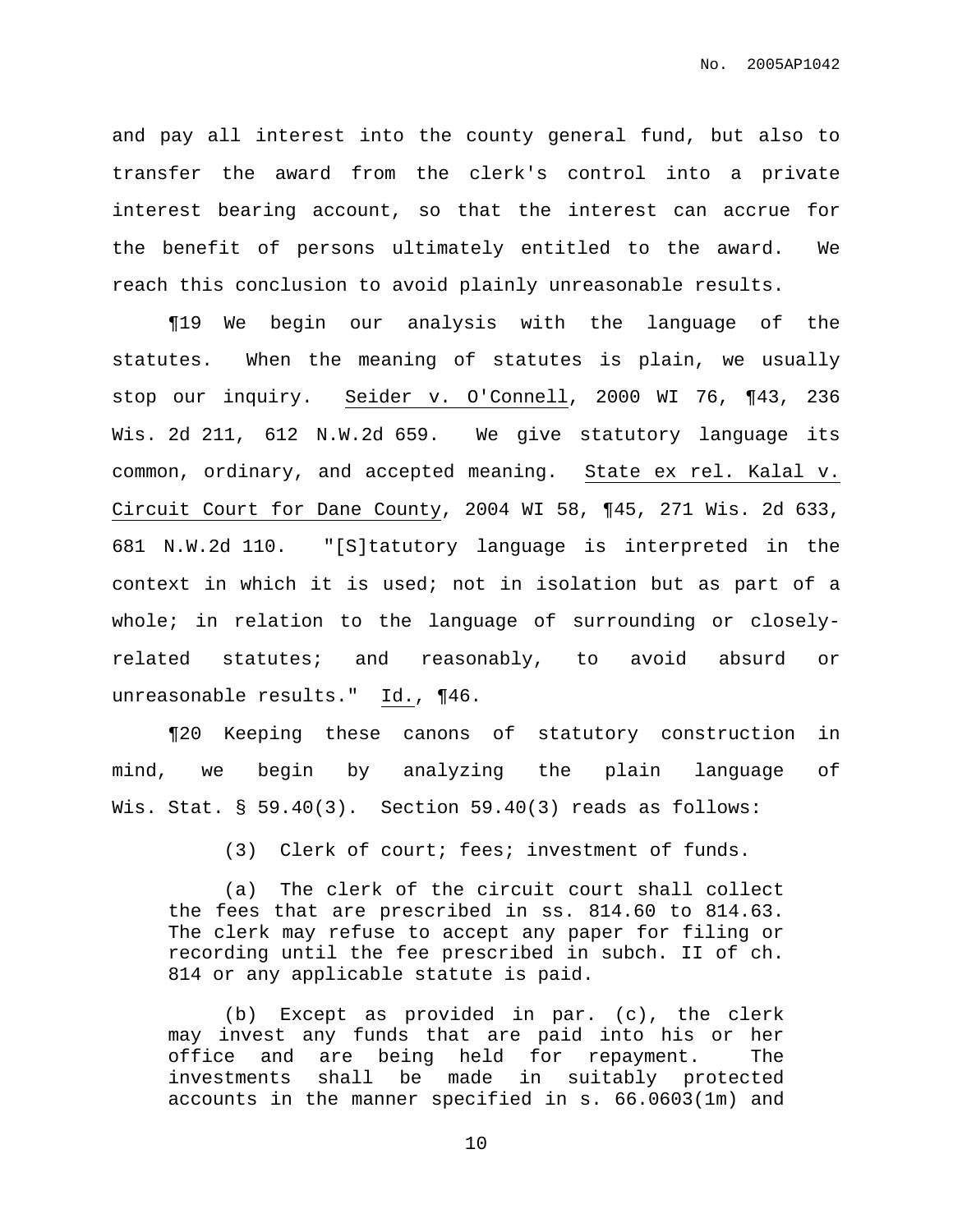all income that may accrue shall be paid into the county general fund.

(c) A judge may direct that par. (b) does not apply to certain funds paid into the office. The judge's authority applies only to funds relating to cases before his or her court.

Wis. Stat. § 59.40(3).

¶21 Paragraph (a) of the statute begins with a broad statement of the clerk's rights and duties, including the clerk's right to collect certain fees "prescribed" in Chapter 814.

¶22 Paragraph (b) appears to have four components:

1. The clerk may invest any funds paid into the clerk's office that are being held for repayment;

2. The clerk's investment strategy is limited to the options set out in Wis. Stat. § 66.0603(1m) and must be in "suitably protected accounts; "<sup>8</sup>

1. Time deposits in any credit union, bank, savings bank, trust company or savings and loan association which is authorized to transact business in this state if the time deposits mature in not more than 3 years.

2. Bonds or securities issued or guaranteed as to principal and interest by the federal government, or by a commission, board or other instrumentality of the federal government.

Subsection (1m) gives the clerk a broad but not unlimited array of investment options.

<sup>8</sup> Wisconsin Stat. § 66.0603(1m) is part of Subchapter VI (Finance; Revenues) of Chapter 66 (Municipal Law). Section 66.0603 is entitled "Investments," and subsection (1m) provides in part that a "county . . . may invest any of its funds not immediately needed in any of the following." The "following" include: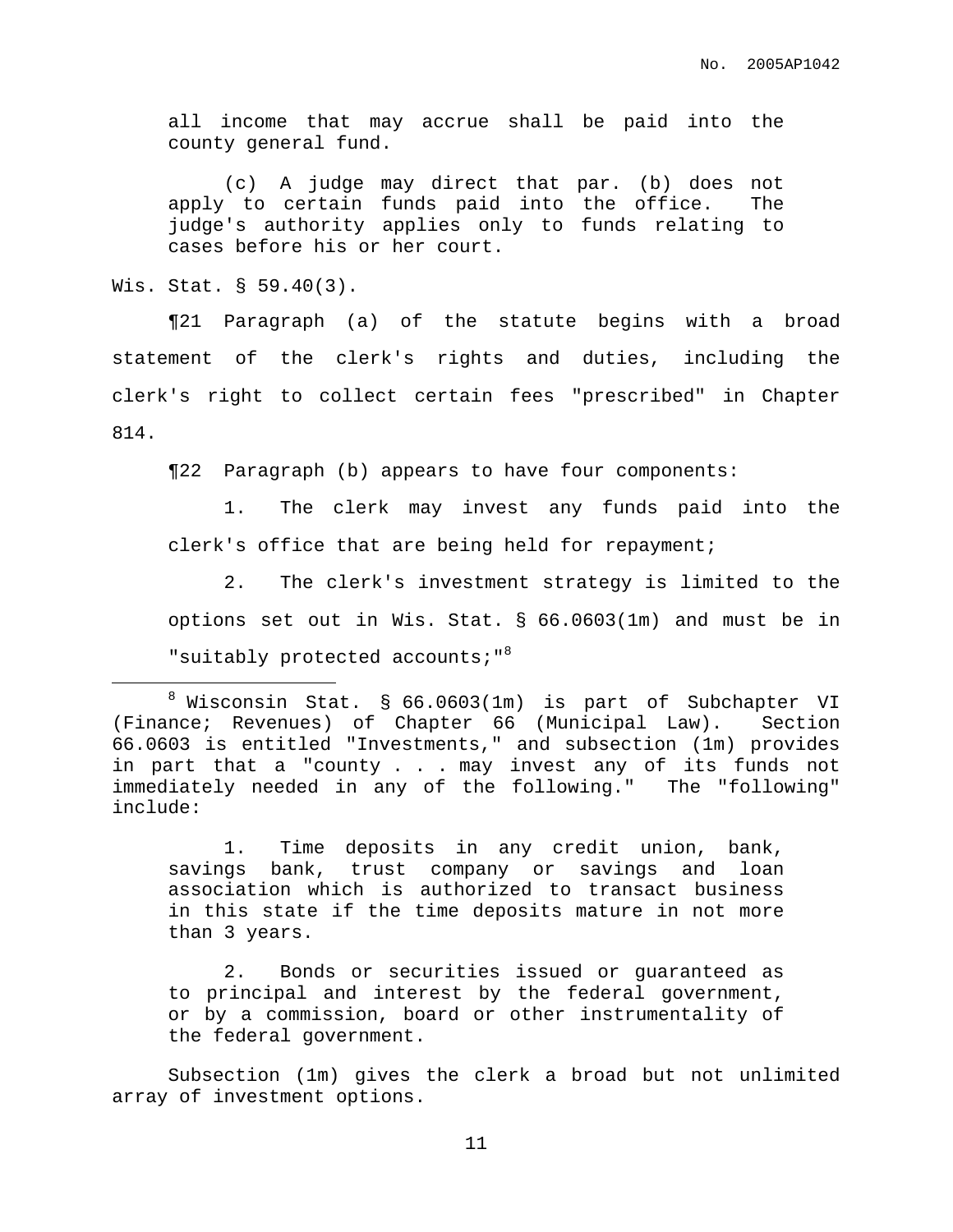3. All income from the clerk's investment shall be paid into the county general fund; and

4. The prior three components apply unless a judge acts under paragraph (c).

¶23 Paragraph (c) has the following components:

1. The judge may direct that paragraph (b) does not apply to certain funds paid into the clerk's office.

2. The judge's authority to "veto" the application of paragraph (b) applies only to funds relating to cases before the judge's court.

¶24 Paragraph (c) does not spell out the extent of the judge's authority beyond his or her power to direct that paragraph (b) does not apply. Hence, there are two possible interpretations. The first interpretation is that after the judge exercises authority under paragraph (c) to direct that paragraph (b) does not apply, the judge has no complementary authority to transfer funds from the clerk's control or direct the clerk to act differently from how he or she would act under paragraph (b). According to this interpretation, the judge's authority is purely negative: he or she may block the clerk from investing certain funds and earning interest on these funds for the county, but the judge may not in any way orchestrate the investment of funds for the benefit of someone other than the county.

¶25 The second interpretation is that after the judge exercises authority under paragraph (c) to direct that paragraph (b) does not apply, the judge has complementary authority to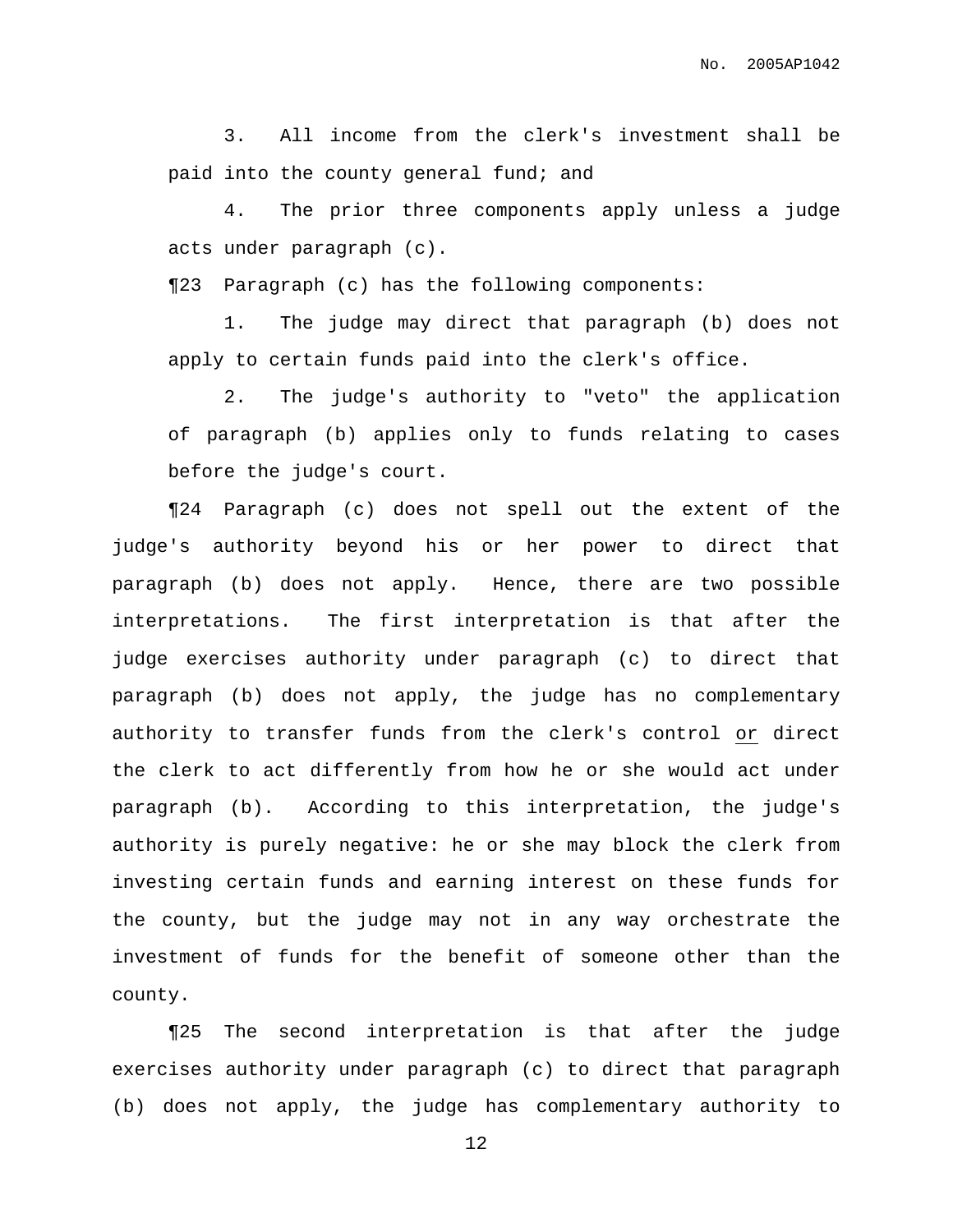direct the investment of the funds and order that interest accrue to the persons entitled to the funds instead of to the county.

¶26 The first interpretation, which grants the judge only negative authority, is in essence the interpretation espoused by Clerk Barrett. As Bayshore points out, this interpretation is the equivalent of saying that if the clerk cannot retain control of the condemnation award, then no one can control it and put it to good use. This ascribes to the legislature an intent to limit a judge's authority to no more than directing the clerk to stash the funds under a mattress for safekeeping.

¶27 Courts try to avoid unreasonable results in the interpretation of statutes, and we will attempt to achieve that objective here. Under paragraph (b) the clerk is granted authority to invest "any funds that are paid into his or her office and are being held for repayment." We note that the statute does not require the clerk to invest these funds; yet there are situations in which a clerk who merely held deposited funds and did not invest them would be considered guilty of nonfeasance, or failing to act as a trustee or good steward. $^9$ 

 $9$  A clerk who kept all deposited funds in a safe and did not invest them would be reminiscent of the fearful servant in the New Testament Parable of the Talents. See Matthew 25:14-27:

For it will be as when a man going on a journey called his servants and entrusted to them his property; to one he gave five talents, to another two, to another one, to each according to his ability. Then he went away. He who had received the five talents went at once and traded with them; and he made five talents more. So also, he who had the two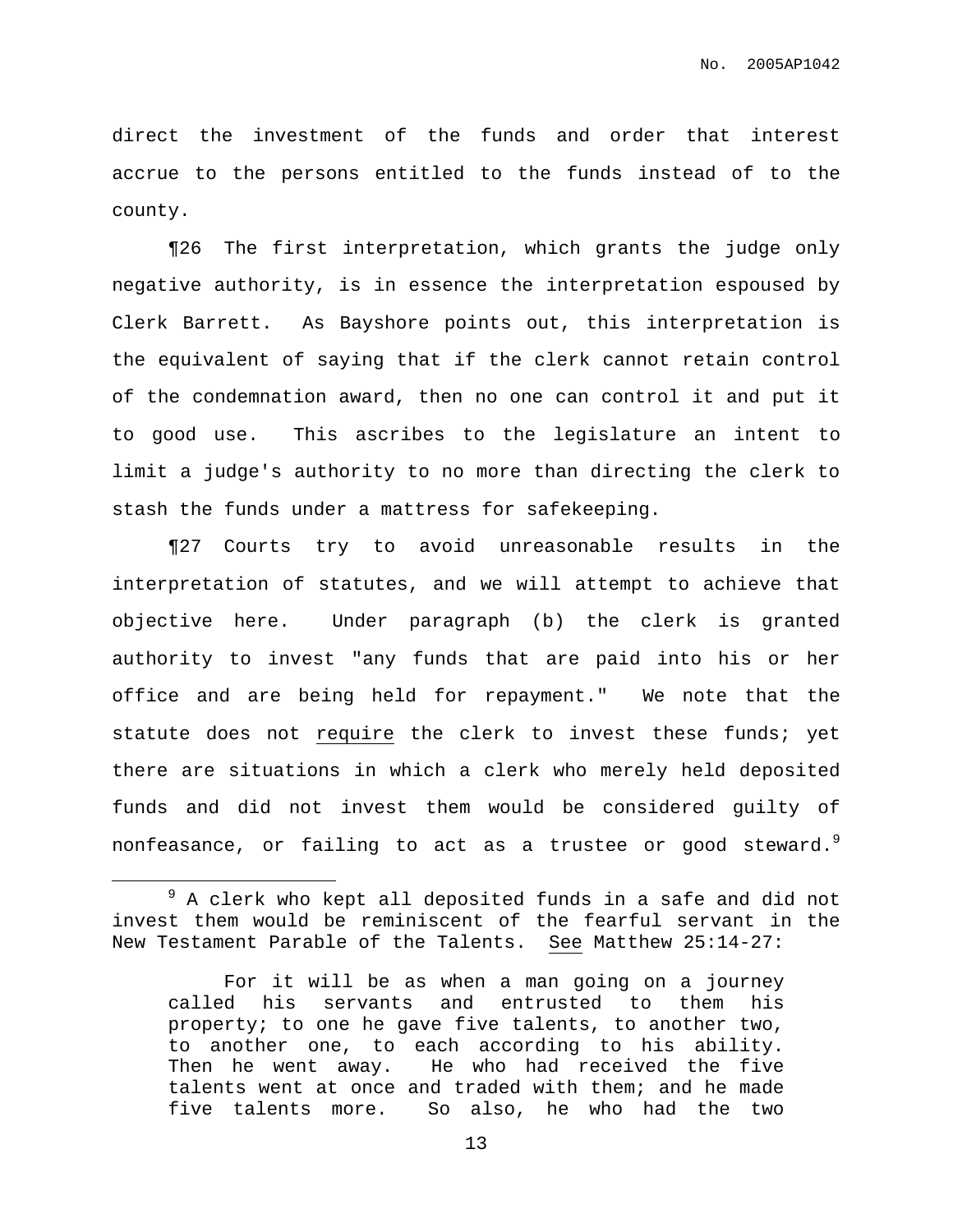Accordingly, one must conclude that if a clerk is expected to invest certain funds entrusted to him, a judge should be subject to the same expectations. Hence, when the statute gives a judge explicit authority to deny the clerk power to invest certain funds, it must implicitly convey to the judge authority to effect a productive use of the funds, else the judge would be foolish for acting under the statute.

talents made two talents more. But he who had received the one talent went and dug in the ground and hid his master's money. Now after a long time the master of those servants came and settled accounts with them. And he who had received the five talents came forward, bringing five talents more, saying, "Master, you delivered to me five talents; here I have made five talents more." His master said to him, "Well done, good and faithful servant; you have been faithful over a little, I will set you over much; enter into the joy of your master." And he also who had the two talents came forward, saying, "Master, you delivered to me two talents; here I have made two talents more." His master said to him, "Well done, good and faithful servant; you have been faithful over a little, I will set you over much; enter into the joy of your master." He also who had received the one talent came forward, saying, "Master, I knew you to be a hard man, reaping where you did not sow, and gathering where you did not winnow, so I was afraid, and I went and hid your talent in the ground. Here you have what is yours." But his master answered him, "You wicked and slothful servant! You knew that I reap where I have not sowed, and gather where I have not winnowed? Then you ought to have invested my money with the bankers, and at my coming I should have received what was my own with interest."

The Oxford Annotated Bible, Revised Standard Version 1205-06 (1962) (emphasis added). See also Luke 19:12-13, The Oxford Annotated Bible, supra, at 1273.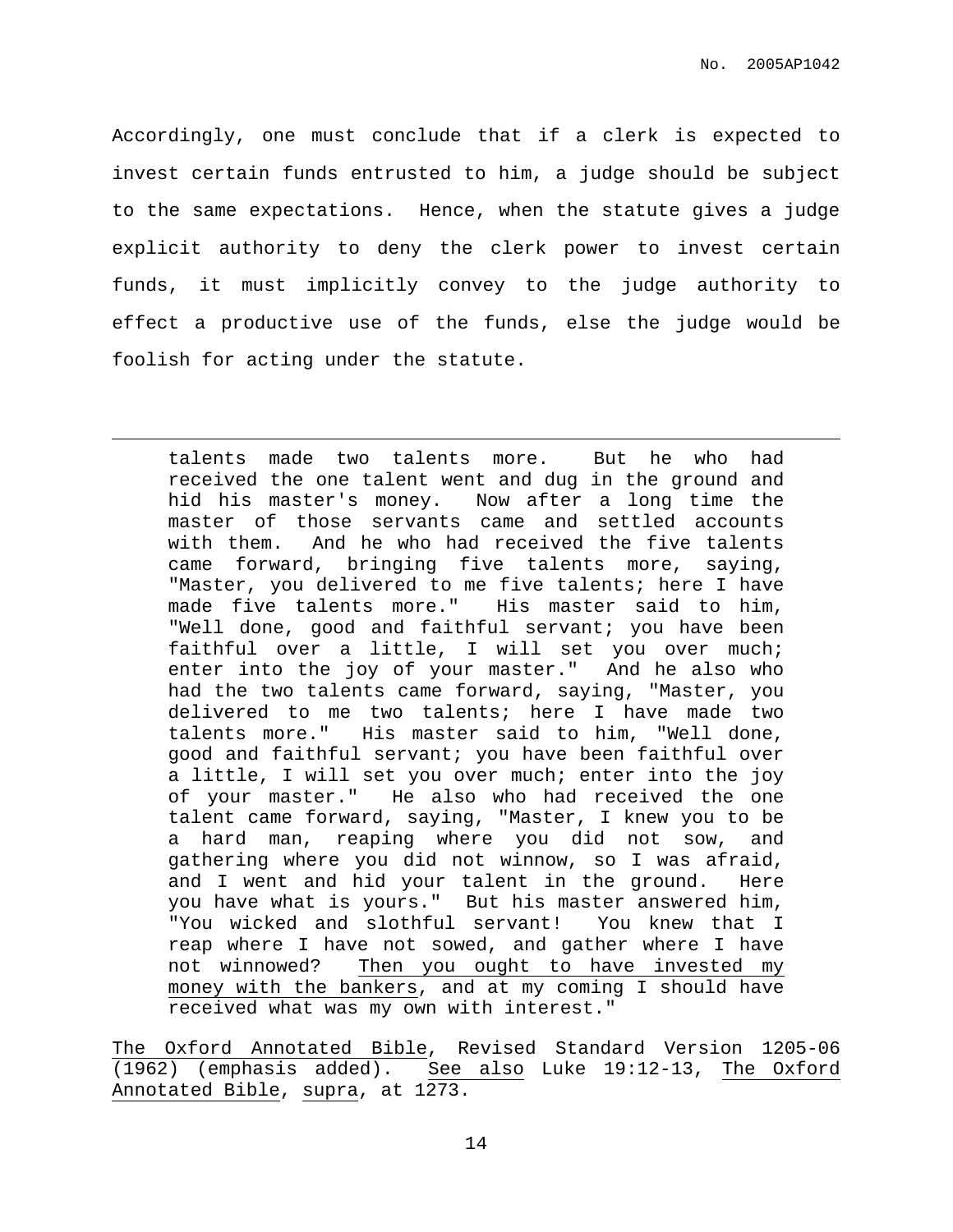¶28 We acknowledge that the clerk's "if I can't have it, no one can" interpretation of Wis. Stat. § 59.40(3)(c) can be squared with the text. However, for the reasons stated above, such a rigid interpretation would be unreasonable. In addition, because we are dealing with a condemnation award in this case, another statute must be considered. Wisconsin Stat. § 32.05(7)(d) directs a condemnor to mail the compensation award to one of the owners of the property condemned or deposit it "with the clerk of the circuit court of the county for the benefit of the persons named in the award." Id. (emphasis added).<sup>10</sup> If the condemnor exercises the first option, the owners will have the condemnation award to safeguard and to invest. If the condemnor exercises the second option, the owners and persons interested in the award will not have control

## $10$  Wisconsin Stat. § 32.05(7)(d) provides the following:

On or before said date of taking, a check, naming the parties in interest as payees, for the amount of the award less outstanding delinquent tax liens, proportionately allocated as in division in redemption under ss. 74.51 and 75.01 when necessary and less prorated taxes of the same year, if any, likewise proportionately allocated when necessary against the property taken, shall at the option of the condemnor be mailed by certified mail to the owner or one of the owners of record or be deposited with the clerk of the circuit court of the county for the benefit of the persons named in the award. The clerk shall give notice thereof by certified mail to such parties. The persons entitled thereto may receive their proper share of the award by petition to and order of the circuit court of the county. The petition shall be filed with the clerk of the court without fee.

Wis. Stat. § 32.05(7)(d) (emphasis added).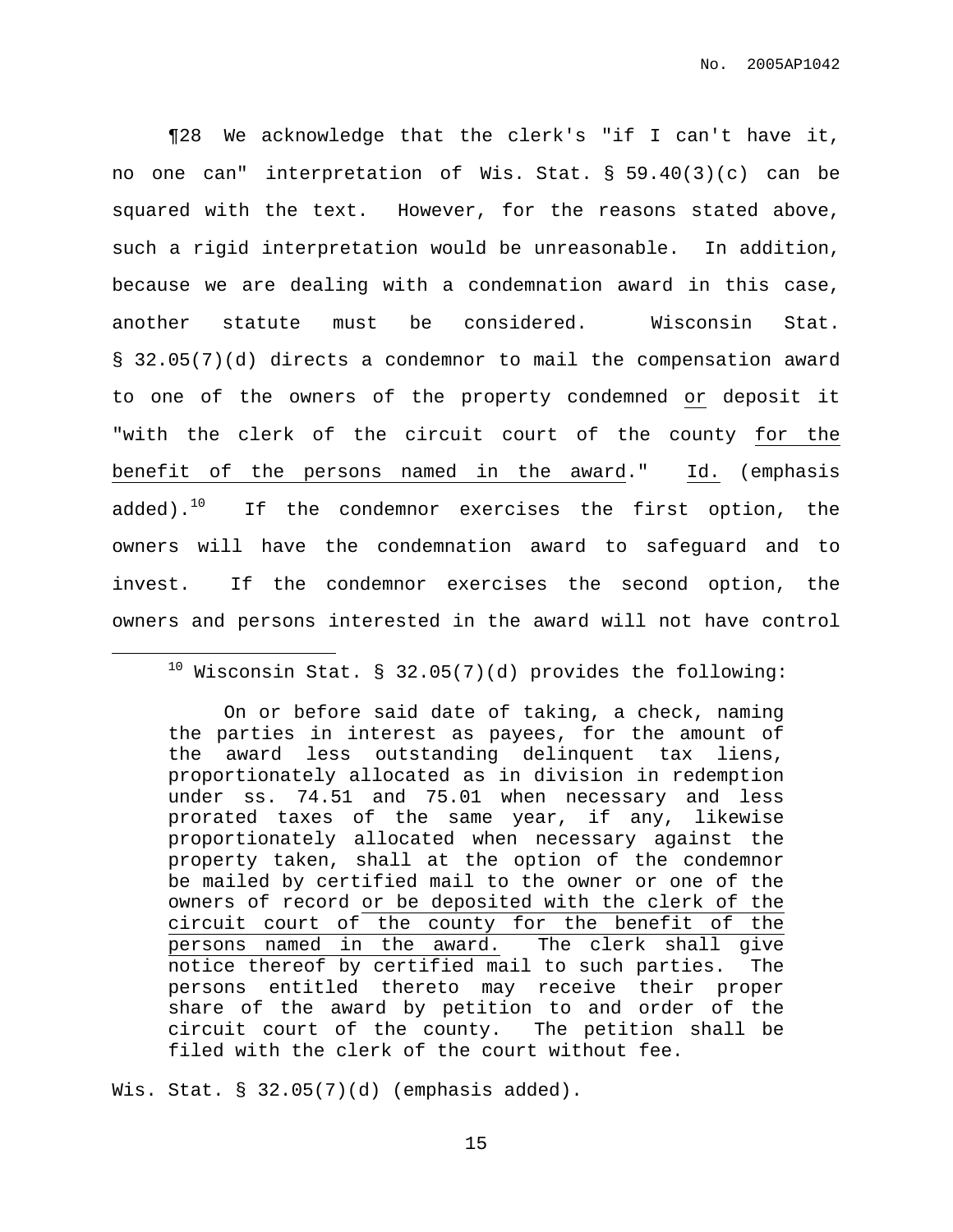of the award and will gain no interest on the award unless the clerk or the court invests it for them. In the context of the three statutory provisions——Wis. Stat. §§ 59.40(3)(b),  $59.40(3)(c)$ , and  $32.05(7)(d)$ —the only reasonable interpretation is that the legislature has given the judge complementary authority under Wis. Stat. § 59.40(3)(c) to fulfill the statutory directive under Wis. Stat. § 32.05(7)(d), either by ordering the clerk to transfer a condemnation award from the clerk's office to a suitably protected interest bearing account for the benefit of the ultimate recipients, or by capturing the interest on the clerk's investment of the award for the benefit of the ultimate recipients. To take either action, the judge must possess positive authority.

¶29 Focusing solely on Wis. Stat. § 32.05(7)(d), the parties disagree as to whether a statute that provides that a condemnation award be held "for the benefit of the persons named in the award" requires that any interest on that award also be held "for the benefit of the persons named in the award." This issue implicates the clerk's duty with respect to a condemnation award under Wis. Stat. § 59.40(3)(b), regardless of whether a judge acts under § 59.40(3)(c).

¶30 This issue was answered, at least tentatively, in Bronfman v. Douglas County, 164 Wis. 2d 718, 476 N.W.2d 611 (Ct. App. 1991). In Bronfman, the city of Superior condemned property and tendered approximately \$1.5 million to the owners by depositing the funds with the clerk. Id. at 721. The owners declined the award and appealed. Id. They later changed their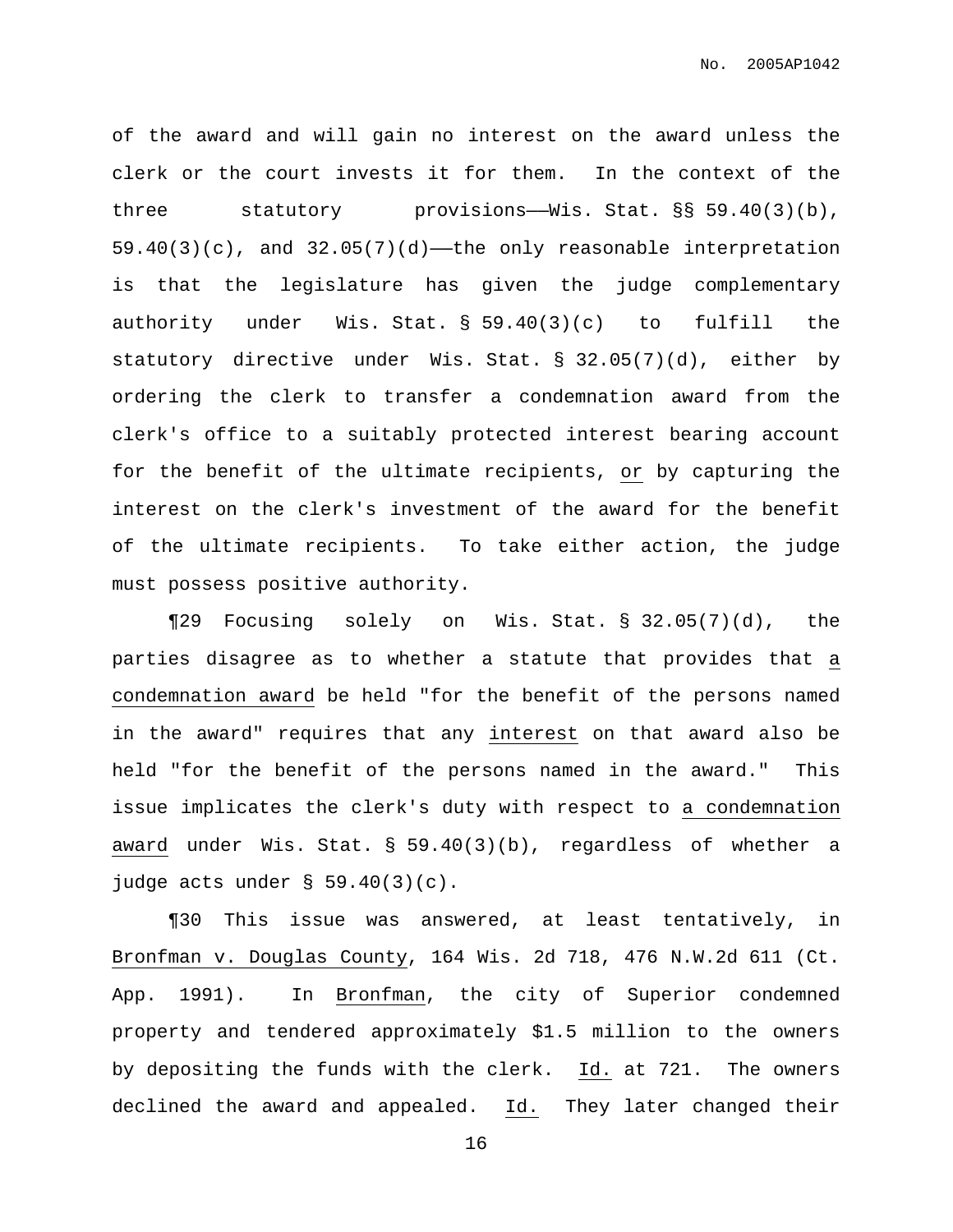minds, withdrew the appeal, and demanded the interest earned on the deposited funds during the pendency of the appeal. Id. When the circuit court rejected their demand, citing Wis. Stat. § 59.42(2) (1989-90) (now § 59.40(3)(b)), the owners appealed. They attempted to distinguish certain funds like condemnation awards from other funds deposited with the clerk, and they challenged the assignment of all interest from such funds to the county as an unconstitutional taking.

¶31 In affirming the circuit court, the court of appeals set out the legislative history of Wis. Stat. § 59.42, Bronfman, 164 Wis. 2d at 722-24; ruled that the words "any funds" were intended to include condemnation awards, id. at 724; and upheld the constitutionality of the statute, id. at 727.

¶32 We need not revisit the constitutional issue here because the constitutionality of paragraph (b) of Wis. Stat. § 59.40(3) is not before us so long as we interpret paragraph (c) of the statute to permit a judge to capture the interest on certain deposited funds (such as condemnation awards) for the benefit of interested persons. The interested persons here do not challenge the county's retention of approximately \$24,000 in interest earned on their award before the circuit court ordered the funds sent to a money market account at a private bank.

¶33 We do, however, need to revisit the legislative history of Wis. Stat. § 59.40(3) set out in Bronfman because in one respect it is not correct.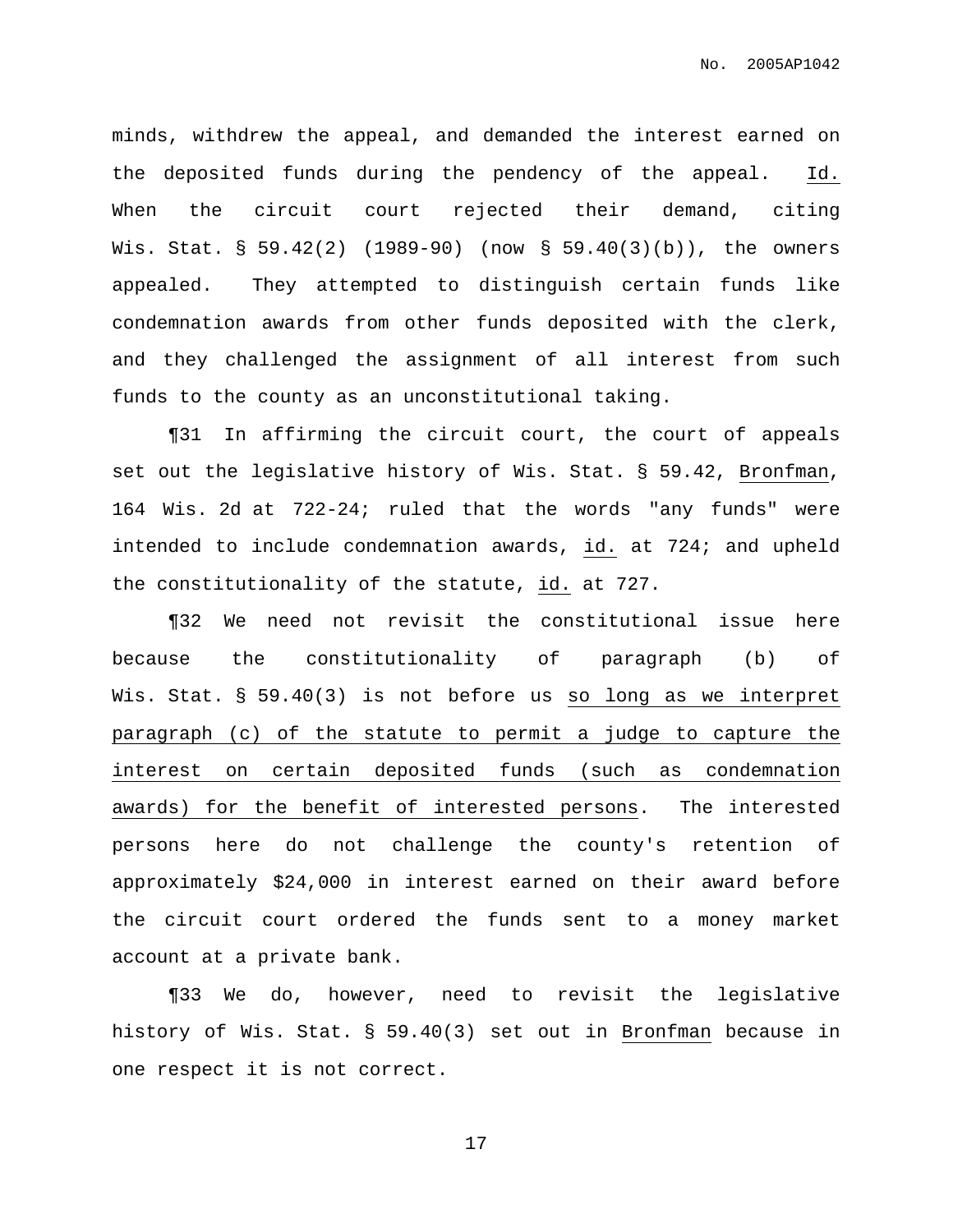¶34 The legislature created the forerunner of Wis. Stat. § 59.40(3)(b) in 1969. See ch. 43, Laws of 1969. The vehicle was 1969 A.B. 226, introduced by Representative Joseph E. Jones of Milwaukee "by request of Milwaukee County." The bill gave clerks of court the power to invest funds they received that were not identifiable to any account. The investments had to be made in protected accounts "and all income that may accrue shall be paid into the county general fund." See Wis. Stat. § 59.42(14) (1969-70). $^{11}$ 

¶35 The Bronfman plaintiffs argued that the reference to "any funds" in the statute did not apply to interest on money tendered into court for the benefit of the parties in civil litigation, for that would have meant that plaintiffs would lose the interest on their condemnation award to the county.

¶36 To address this question, the Bronfman court made this incorrect statement about the legislative history of the 1969 legislation:

<sup>&</sup>lt;sup>11</sup> The full text of Wis. Stat. § 59.42(14) (1969-70) reads as follows:

Investment of funds not identifiable. The clerk may invest any funds paid into his office and which are being held for repayment, but which are not specifically identifiable to any account because of their necessary intermingling with related transactions. Such investments shall be made in suitably protected accounts in the same manner as a trustee would be required to invest funds held in trust, and all income that may accrue shall be paid into the county general fund.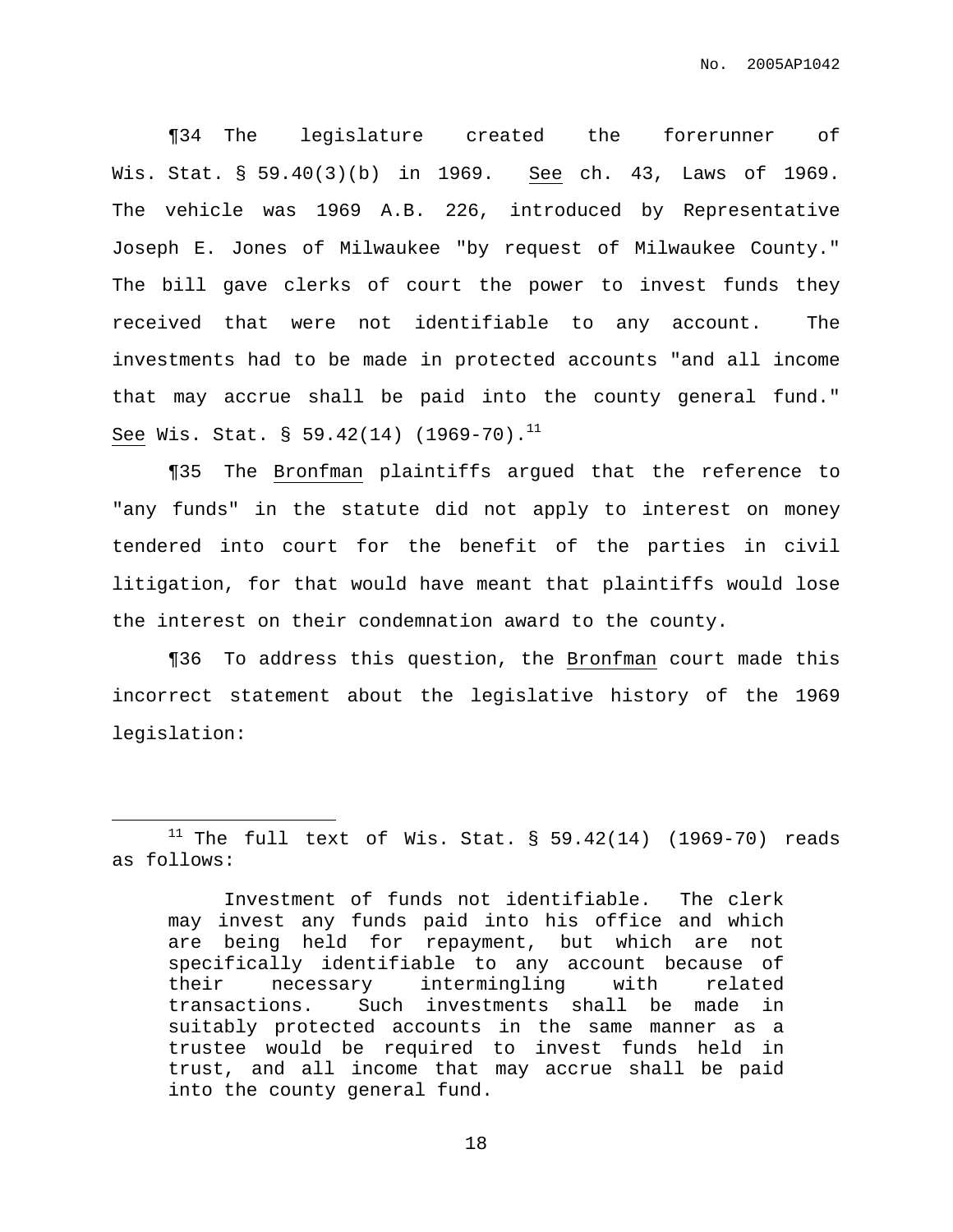The Legislative Reference Bureau (LRB) records show that the request for a statute to authorize investments by the clerk of the circuit court came from Milwaukee County and dealt specifically with condemnation awards paid into court.

Bronfman, 164 Wis. 2d at 722-23 (emphasis added). The court supported its statement by quoting at length from an opinion letter by Milwaukee County Corporation Counsel Robert P. Russell explaining proposed legislation:

Under the existing law money paid to the clerk of the circuit court as damages for the taking of property in condemnation proceedings is paid to the clerk for the benefit of the property owner. The refusal of the property owner to accept the amount tendered as damages does not change the fact that the money actually belongs to him and the clerk is simply holding the funds as trustee. While the existing law does not require that the clerk invest such money, if it is invested, the interest thereon belongs to the property owner. This would be true regardless of the manner of investment, whether by the clerk directly or indirectly through the county treasurer.

We assume that the purpose of the recommendations . . . is to change the existing law not only with respect to monies deposited as damages in condemnation proceedings, but also to cover other monies which might be deposited with the clerk of the circuit court. Without passing upon the merits of such legislation, it would be our opinion that the legislature could properly authorize the clerk of the circuit court, with certain exceptions, such as monies representing the proceeds of minor settlements, to deposit monies received by him . . . where it would be mingled with other funds of the county . . . and with the county retaining the interest earned on such funds. Accordingly, we find no legal obstacle to the adoption of the proposed resolution.

Id. at 723 (emphasis added).

¶37 What the Bronfman court did not explain is that the Russell letter concerned the failure of Milwaukee County in the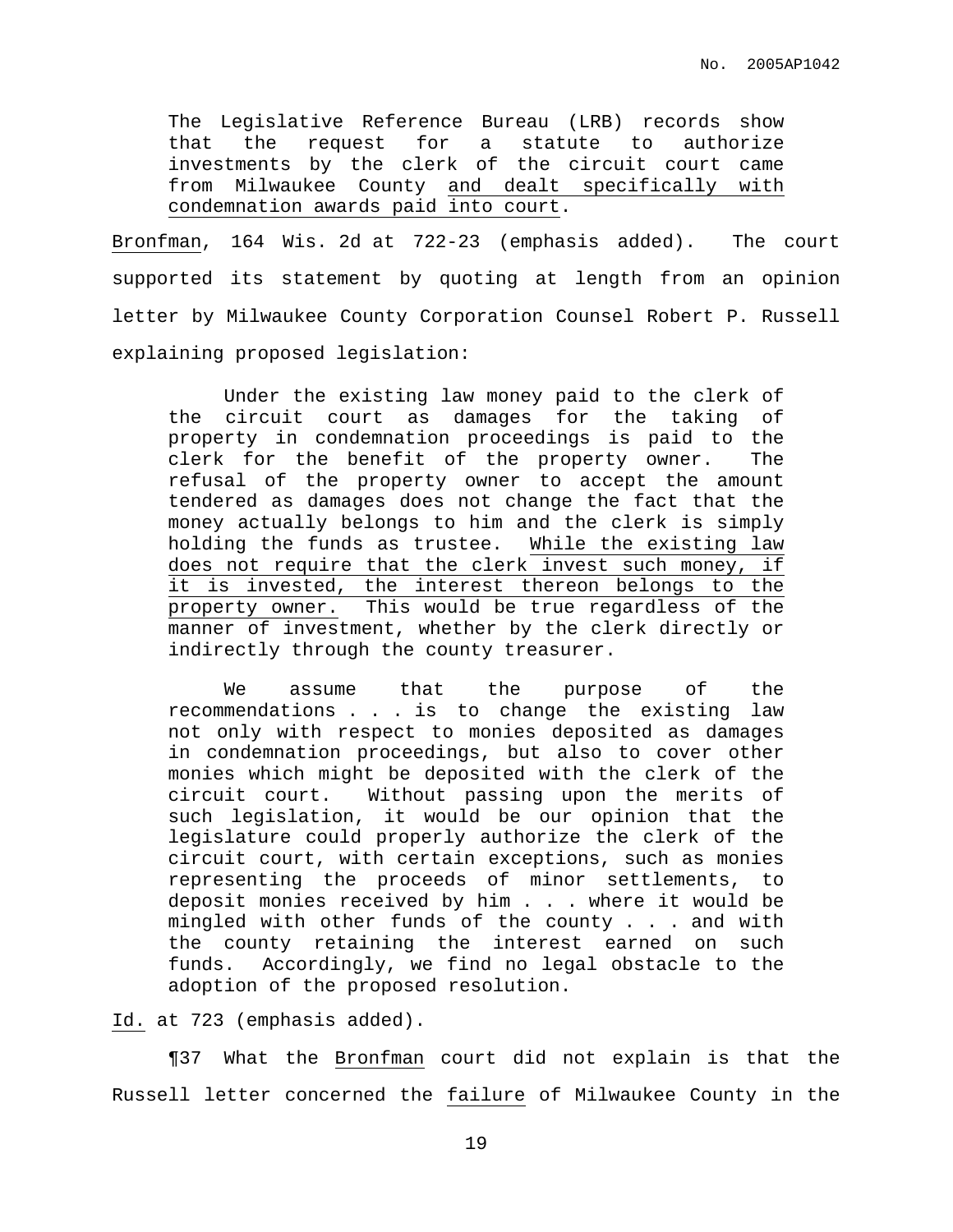1965 legislative session——not the 1969 session——to secure legislation that would have permitted the county to capture interest on condemnation awards deposited with the clerk. This failure required the Milwaukee County Clerk of Circuit Court to submit a new proposal for the 1969 session, namely:

a proposal to amend or create a section of the statutes to enable the Clerk of Circuit Court to invest "idle" or "floating funds" pursuant to accepted standards of trustees, so that such "funds in transit" being held by the Circuit Court and not identifiable as belonging to any particular persons may draw interest and pay for their keep.

Letter from Gerard S. Paradowski for Milwaukee County to Rupert Theobald, Drafting Records, 1969 A.B. 226 (on file with the Legislative Reference Bureau, Madison, Wisconsin) (emphasis added). This new proposal did not deal "specifically with condemnation awards paid into court." Contra Bronfman, 164 Wis. 2d at 722-23.

¶38 Hence, the scaled-back legislation in 1969 allowed the clerk to invest only "funds . . . which are not specifically identifiable to any account because of their necessary intermingling with related transactions" (i.e., floating funds) and to pay interest on these funds to the county general fund.

¶39 A decade later, in the 1979 session, the legislature broadened the statute to read:

(14) Investment of Funds. (a) Except as provided in par. (b), the clerk may invest any funds paid into his or her office and which are being held for repayment. The investments shall be made in suitably protected accounts in the manner specified in s. 66.04(2) and all income that may accrue shall be paid into the county general fund.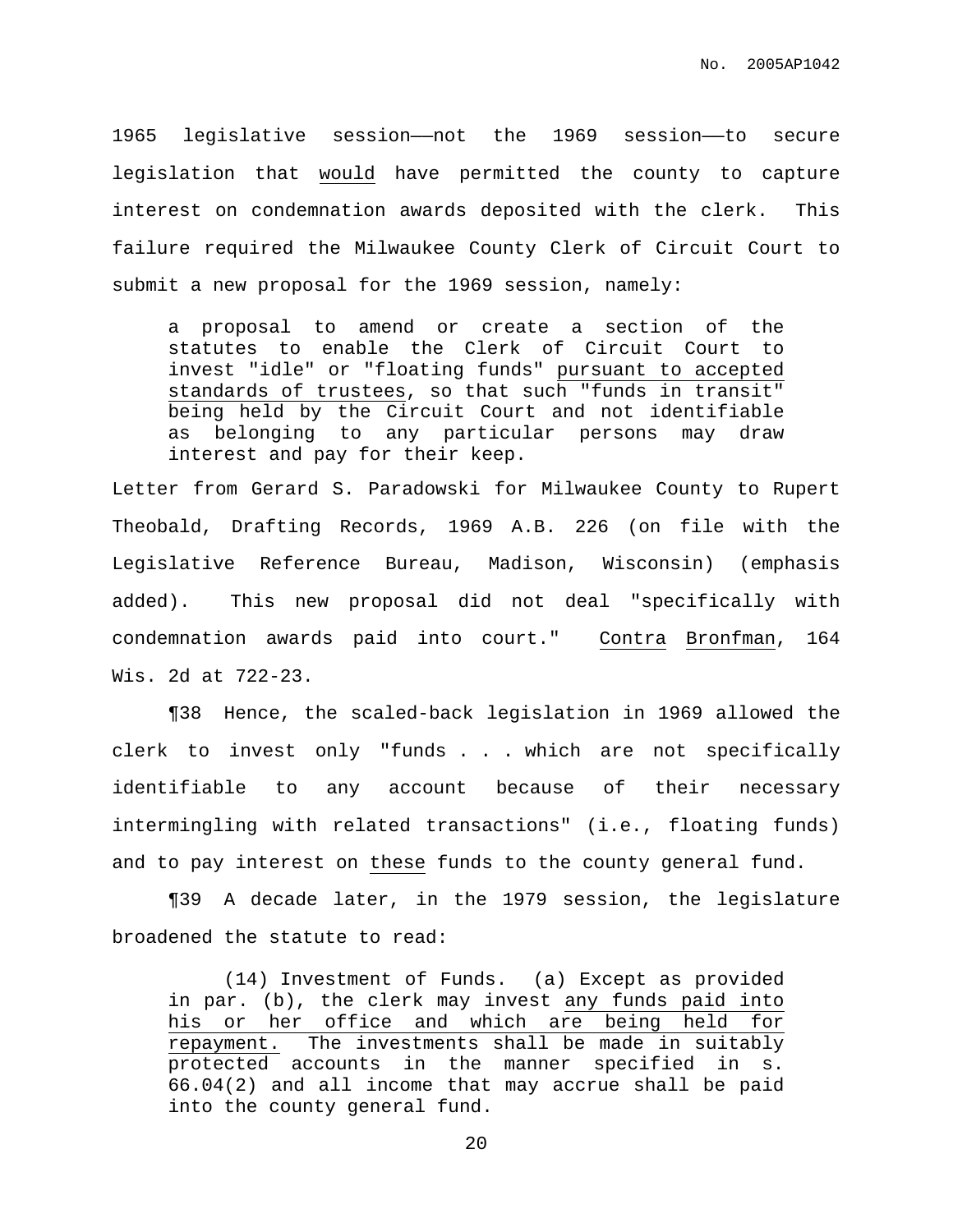(b) A judge may direct that par. (a) does not apply to certain funds paid into the office. The judge's authority applies only to funds relating to cases before his or her court.

Wis. Stat. § 59.42(14) (1979-80) (emphasis added).

¶40 The principal purpose of this 1980 revision was to specify that the investment provisions "relate to all funds paid into the clerk's office, but that a judge may direct that the investment provisions do not apply to certain funds paid into the office relating to cases handled by the judge." Analysis by Legislative Reference Bureau, 1979 A.B. 756; §§ 2-3, ch. 241, Laws of 1979 (emphasis added). In short, after the 1980 legislation, "any funds" did apply to condemnation awards, but the statute also allowed the court to intervene to change the result dictated by then paragraph (a) of the statute. When a judge invoked paragraph (b) of Wis. Stat. § 59.42(14) (now Wis. Stat. § 59.40(3)(c)) to direct that paragraph (a) (now Wis. Stat. § 59.40(3)(b)) does not apply, the statute effected a return to the law as it existed before paragraph (a) of Wis. Stat. § 59.42(14) was enacted. As Milwaukee County Corporation Counsel Robert Russell noted in his letter, the existing law (prior to any enactment or amendment of Wis. Stat. § 59.42(14)) required that any interest earned on a condemnation award deposited with the clerk belonged to the property owner. Thus, implicit in paragraph (b) of Wis. Stat. § 59.42(14) is the legislature's intent to give the judge authority, in addition to veto authority, to remove control of "funds relating to cases before his or her court"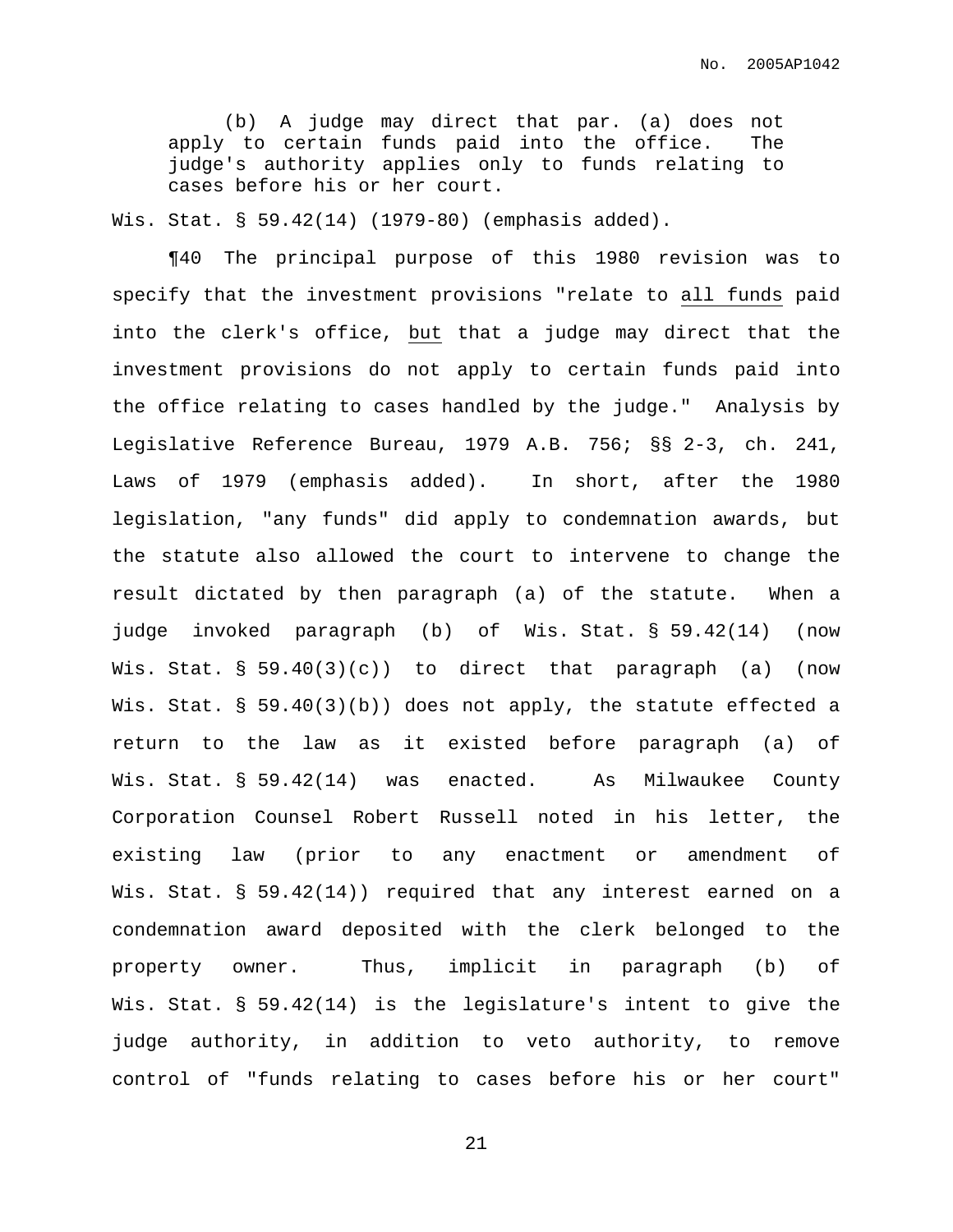from the clerk so that interest earned on the funds may be paid to the persons ultimately entitled to them.

¶41 The legislative history of 1979 A.B. 756 does not provide an extensive written explanation of the changes in the statute. Consequently, we rely on the statutory language without the luxury of extensive legislative comment to substantiate our interpretation.

¶42 The court of appeals took a different tack. It employed the absence of legislative comment to establish legislative intent:

There is no suggestion in any of the legislative history that the legislation was intended to remove the clerk's authority to manage deposited funds or to cast doubt on the intent that the counties benefit from such investment. These facts provide convincing evidence that the intent of the legislature . . . was only to allow the trial court to limit or veto the clerk's investment authority. Nothing in the legislative history supports a legislative intent to create a new procedure in this statute whereby the trial court could remove the award from the clerk's control and direct that those whose land was condemned receive future interest on the award.

HSBC, 295 Wis. 2d 493, ¶26.

¶43 We are not persuaded by this analysis. The court of appeals did not address the legislature's significant broadening of the statute in 1980 or explain its purpose in contemporaneously granting a judge authority to countermand the clerk's investment of funds. Surely, the legislature did not give the judge this authority because it was worried about the safety of funds in the clerk's control. We think it likely that the legislature wanted to deal fairly with property owners on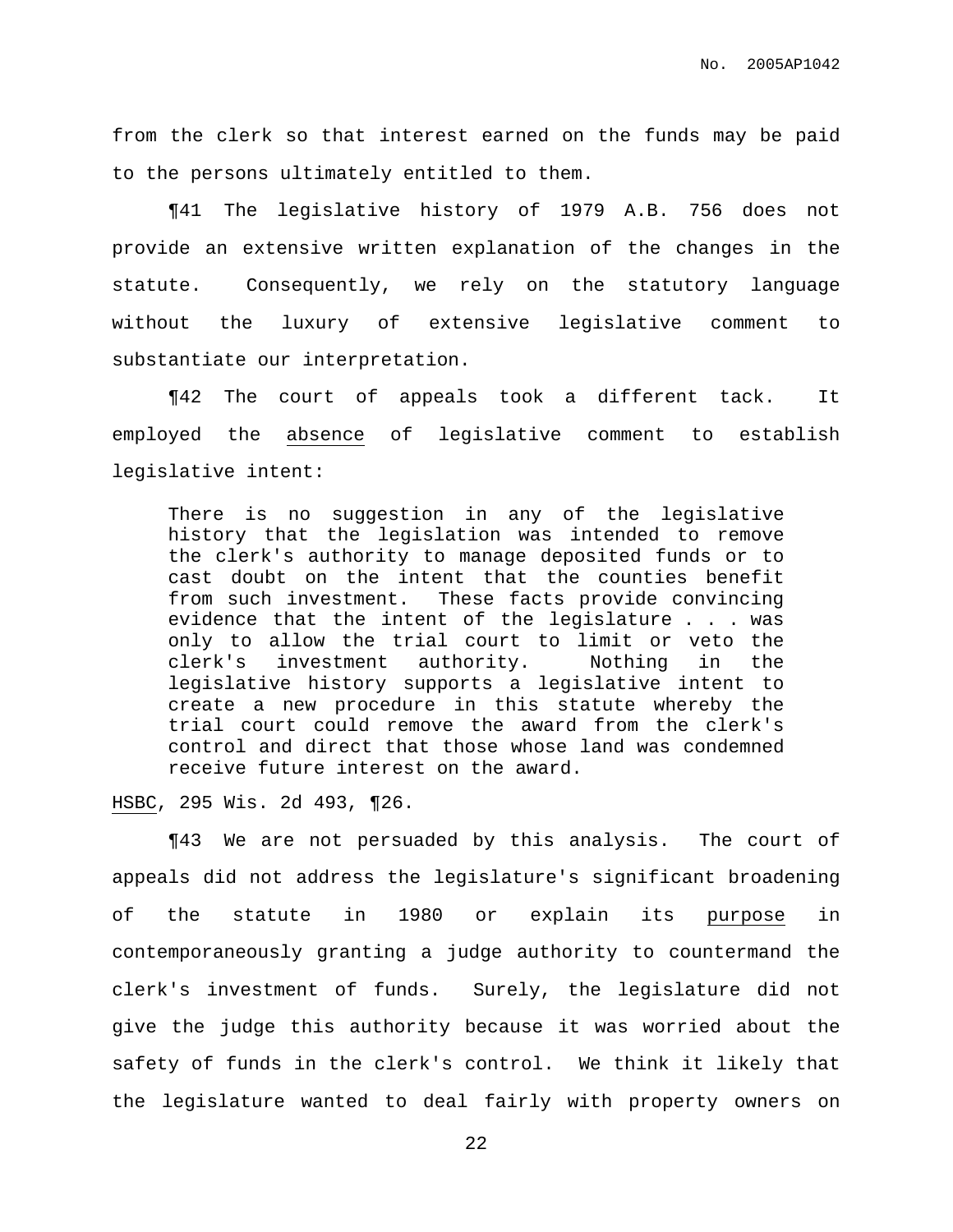condemnation awards and other private funds deposited with the clerk, so as to prevent a county from overreaching and to protect the county's interest in other deposited funds. The legislature would have understood, for instance, that counties also condemn property. See Wis. Stat. § 32.02. If Wis. Stat. § 59.40(3)(c) did not give a judge the ability to intervene, Wis. Stat. § 59.40(3)(b) would allow a county to keep the county's condemnation award in a county official's control where the county would earn interest on it. The legislature would have understood that giving a county control of condemned property and the condemnation award for that property and the interest on the award would raise serious constitutional questions.

¶44 In addition, unless we enter into the realm of a court's inherent authority, the absence of statutory authority for the court to direct that funds be prudently invested elsewhere would prevent the court from acting on an agreement among all parties with a legal claim to the funds.

¶45 We reject any notion that our interpretation of Wis. Stat.  $\S$ § 59.40(3)(b), 59.40(3)(c), and 32.05(7)(d) is against public policy and discourages speedy resolution of claims by allowing litigants to collect interest pending litigation. As we noted, this case involved a significant condemnation award of \$14,439,294.84. The interested persons included the property owner, the bank, and parties with leasehold interests. A condemnation award of this magnitude that names so many interested persons is obviously susceptible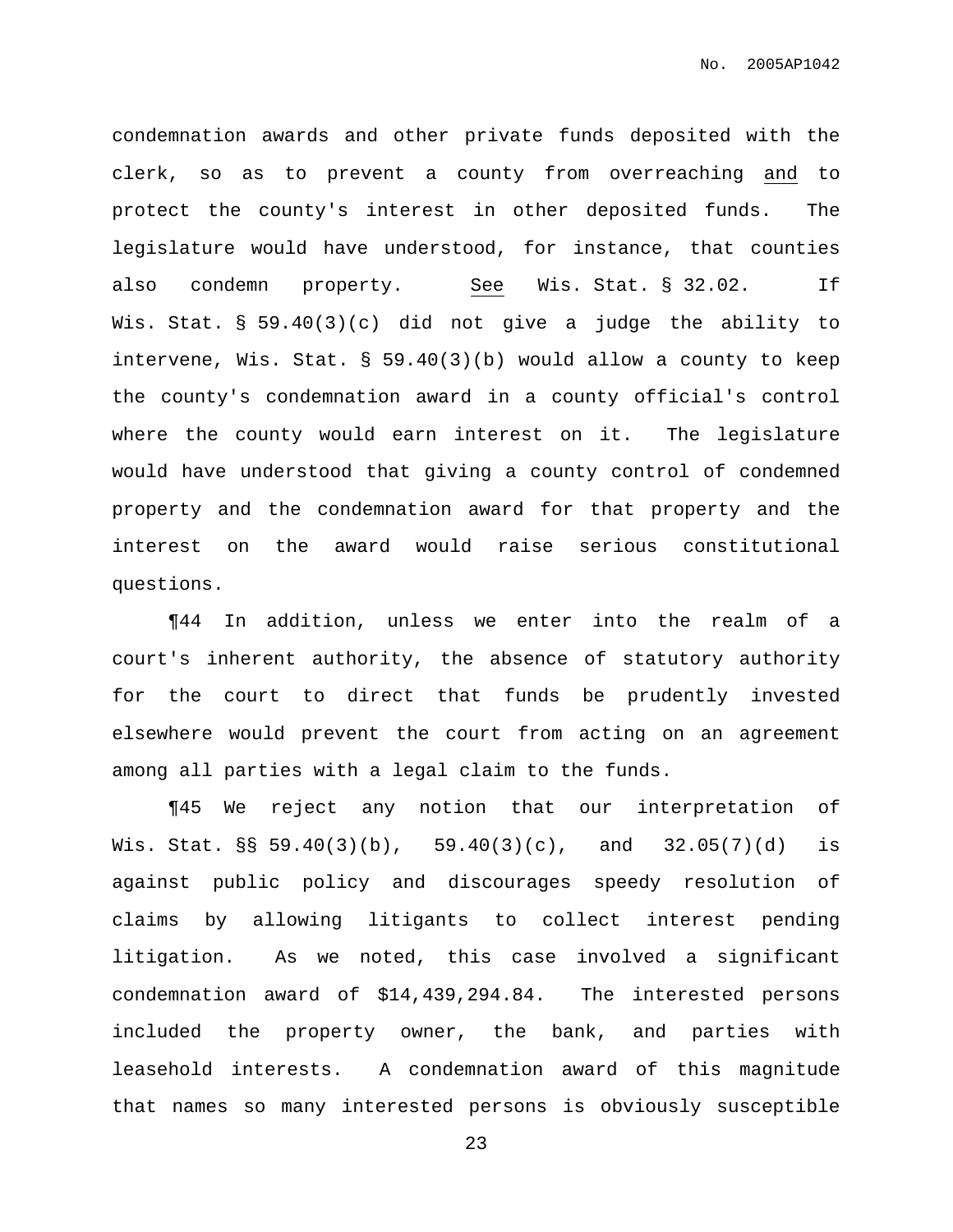to litigation. Property owners should not be denied the interest on their condemnation award as a penalty for litigation delay. Such a penalty, which in this case would have amounted to about \$400 to \$800 a day, would be against public policy.

 $\P46$  We conclude that when Wis. Stat. § 59.40(3)(c) is read in conjunction with Wis. Stat. § 32.05(7)(d), Wis. Stat. § 59.40(3)(c) empowers a circuit judge not only to veto the clerk's authority to invest a condemnation award but also to direct the clerk to transfer a condemnation award from the clerk's control into a private money market account "for the benefit of the persons named in the award" or otherwise invest the funds for the benefit of such persons. Moreover, we think Wis. Stat. § 59.40(3)(c) empowers a circuit judge not only to veto the clerk's authority to invest and control the interest on condemnation awards but also veto the clerk's authority over "certain" other funds deposited with the clerk, so long as the funds relate to a case before the judge's court. When the judge exercises his authority under Wis. Stat. § 59.40(3)(c), the judge may cooperate with the clerk to invest the funds and redirect the interest to the persons ultimately entitled to the funds, or it may transfer the funds from the clerk's control into a secure private account where it can earn interest for interested persons.

¶47 We are bound to comment that our interpretation of Wis. Stat. § 59.40(3)(c) entails responsibilities not sought by circuit courts. When a court is asked to invoke its power under Wis. Stat. § 59.40(3)(c), it need not automatically grant the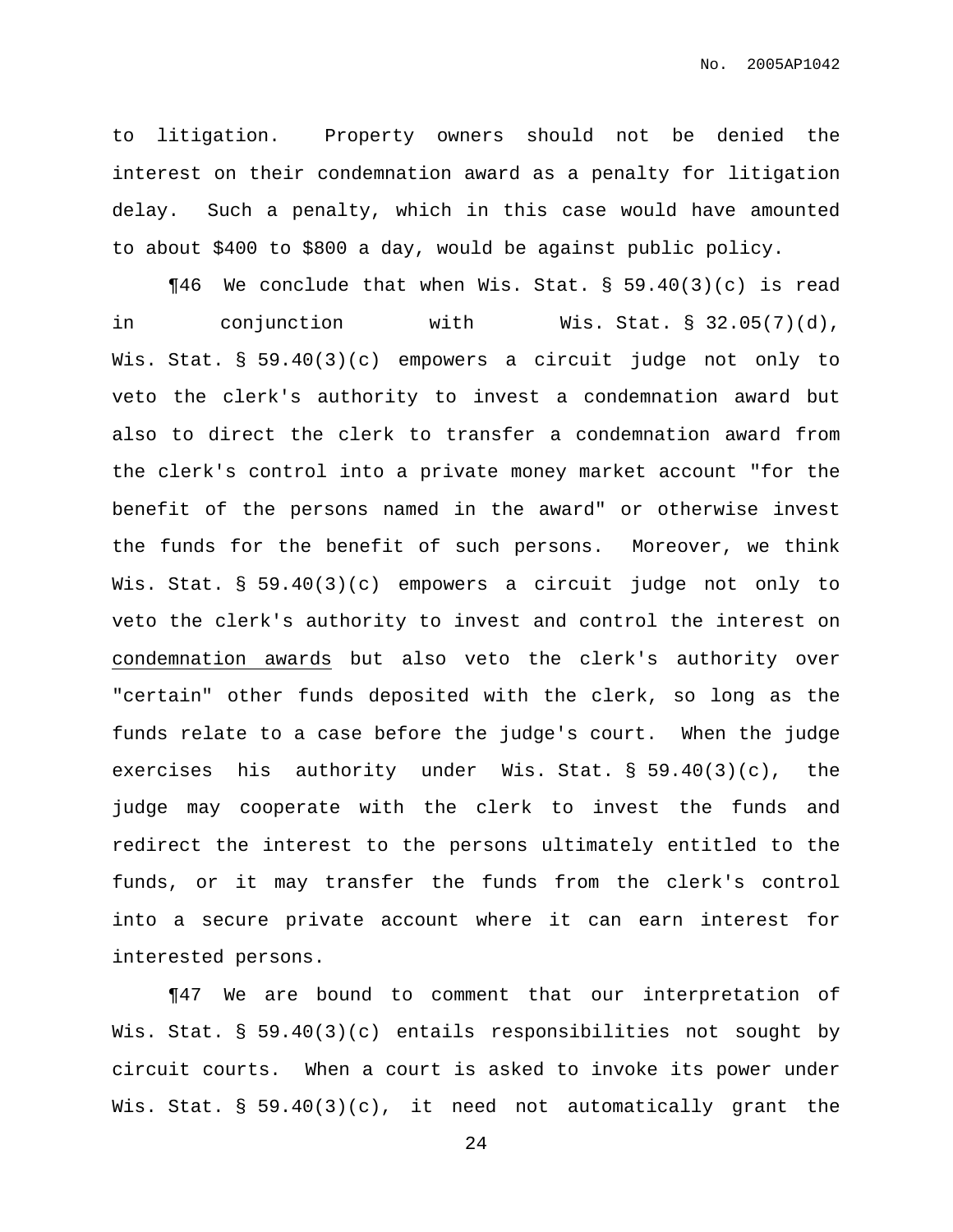request. A court should have a good reason to transfer funds from the clerk's control. In every instance, a court should exercise its power with sound discretion, with the consent, if possible, of all interested parties, and with a prudence that assures that any funds transferred from the clerk's control be placed in "suitably protected accounts." Wisconsin Stat. § 54.12(1)(a) authorizes a circuit court to order a register in probate to deposit the property of a minor or an individual found incompetent "in an interest-bearing account in a bank or other financial institution insured by an agency of the federal government or invest the property in interest-bearing obligations of the United States." Wis. Stat. § 54.12(1)(a). We think this statute describes for a court what is meant by investments in "suitably protected accounts." A court is not an investment advisor.

¶48 Because we find that the circuit court did have authority to transfer the award in this case, the issue arises whether Clerk Barrett is entitled to a fee for the transfer under Wis. Stat. §  $814.61(12)$ (a) $1.^{12}$  The circuit court found

 $12$  Wisconsin Stat. § 814.61(12)(a)1. provides in part:

The clerk shall collect the following fees:

. . . .

1. For receiving a trust fund, or handling or depositing money under s. 757.25 . . . at the time the money is deposited with the clerk, a fee of \$10 or 0.5% of the amount deposited, whichever is greater. In addition, a fee of \$10 shall be charged upon each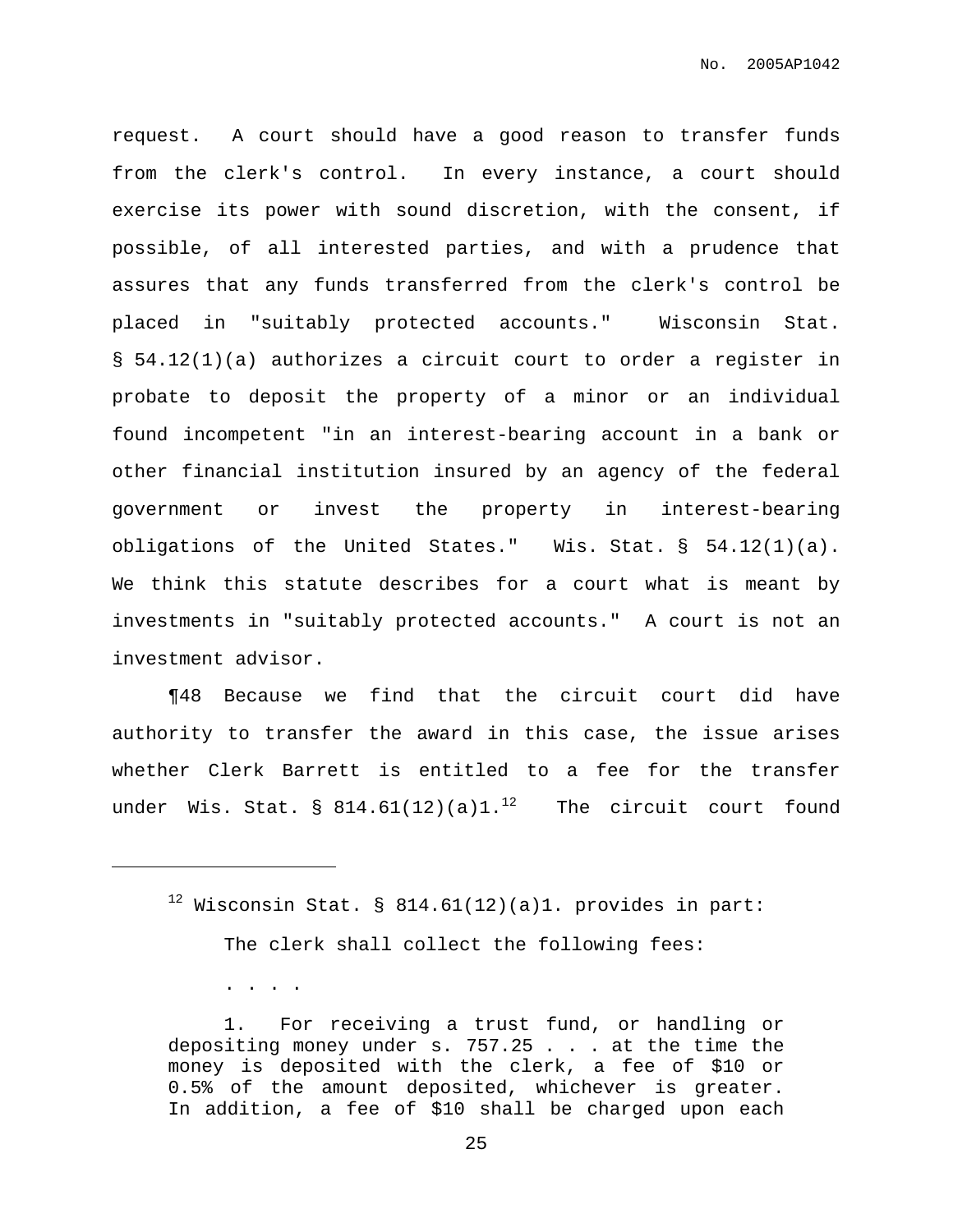that the transfer of the award was not subject to the disbursement fee provided in § 814.61(12)(a)1. We agree.

¶49 A condemnation award is not "a trust fund" under Wis. Stat. § 814.61(12)(a)1. Hence, we look to Wis. Stat. § 757.25 to understand "handling or depositing money." Wisconsin Stat. § 757.25 provides the following:

Money in court, how deposited. The judge of any court of record on the application of a party to any action or proceeding therein who has paid \$1,000 or more into court in the action or proceeding may order the money to be deposited in a safe depository until the further order of the court or judge thereof. After the money has been so deposited it shall be withdrawn only upon a check signed by the clerk of the court pursuant to whose order the deposit was made and upon an order made by the court or the judge thereof. The fee for the clerk's services for depositing and disbursing the money is prescribed in s. 814.61(12)(a).

Wis. Stat. § 757.25. This statute has two prerequisites for a fee: (1) a party to the action has paid at least \$1000 into court; and (2) that same party has obtained from the judge an order directing the clerk of court to deposit the money in a safe depository. See 73 Op. Att'y Gen. 3, 4-5 (1984).

¶50 The CDA deposited the condemnation award with the clerk. If the CDA is deemed a party and if the CDA paid the award "into court," the CDA is still not the party that obtained an order directing Clerk Barrett to deposit the award with a bank into a money market account. Consequently, one of the

withdrawal or any or all of the money deposited with the clerk.

Wis. Stat. § 814.61(12)(a)1.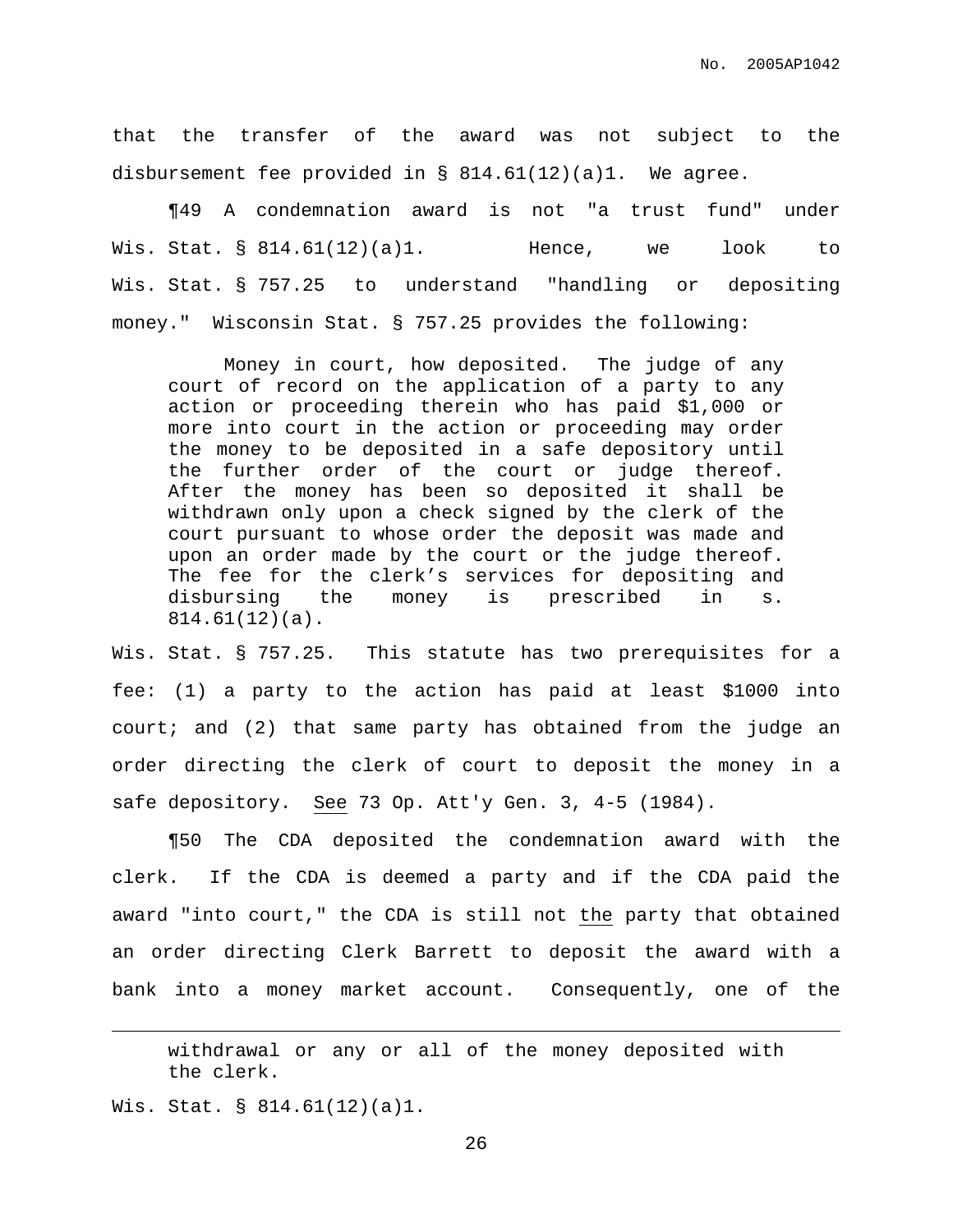prerequisites is not present, and Clerk Barrett is not entitled to a disbursement fee under Wis. Stat. §  $814.61(12)(a)1$ . In any event, as Judge Sankovitz observed, the Bronfman court stated that "Wisconsin does not provide both a service fee and retention of the interest." Bronfman, 164 Wis. 2d at 727. In a situation like this one, such a fee would be unconscionable because it would bear no relationship to the clerk's actual service.

#### IV. CONCLUSION

¶51 We conclude that Wis. Stat. § 59.40(3)(c) empowers a circuit judge not only to veto the clerk's authority to invest "certain funds" and pay all interest on those funds into the county general fund, but also to direct the clerk to transfer "certain funds" from the clerk's control into a secure private account for the benefit of persons ultimately entitled to the funds. The judge's power under § 59.40(3)(c) is especially clear with respect to condemnation awards, when  $\S$  59.40(3)(c) is read in conjunction with Wis. Stat. § 32.05(7)(d). Nonetheless, the judge's power under Wis. Stat. § 59.40(3)(c) should be exercised with sound discretion, with the consent, if possible, of all affected parties, and with a prudence that assures that any funds transferred from the clerk's control be placed in "suitably protected accounts." We conclude that the circuit judge met these standards in this case. In addition, we conclude that Clerk Barrett is not entitled to a transfer fee under Wis. Stat.  $\S$  814.61(12)(a)1. in this case. Consequently, we reverse the decision of the court of appeals.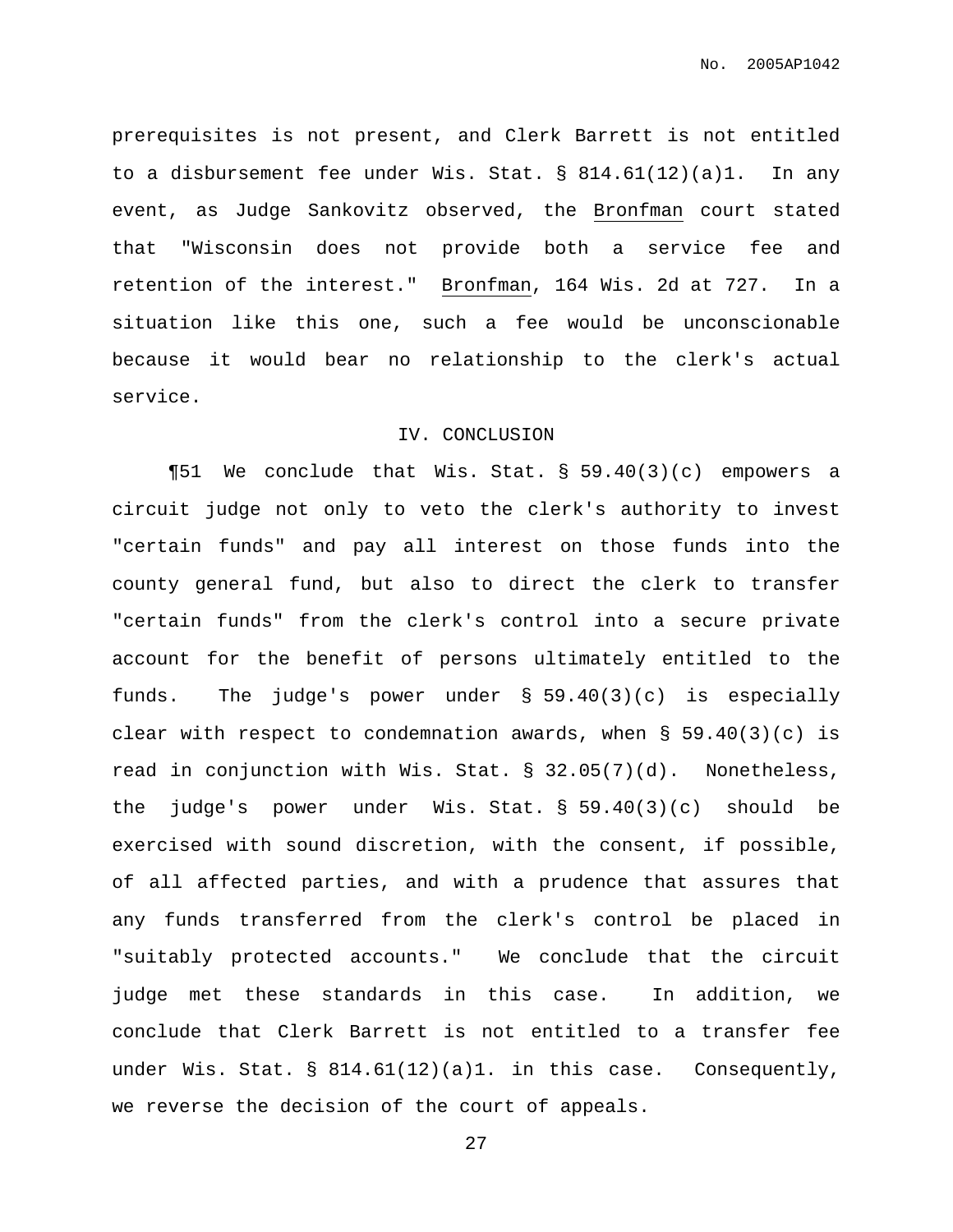By the Court.—The decision of the court of appeals is reversed and the cause is remanded to the circuit court for further proceedings consistent with this opinion.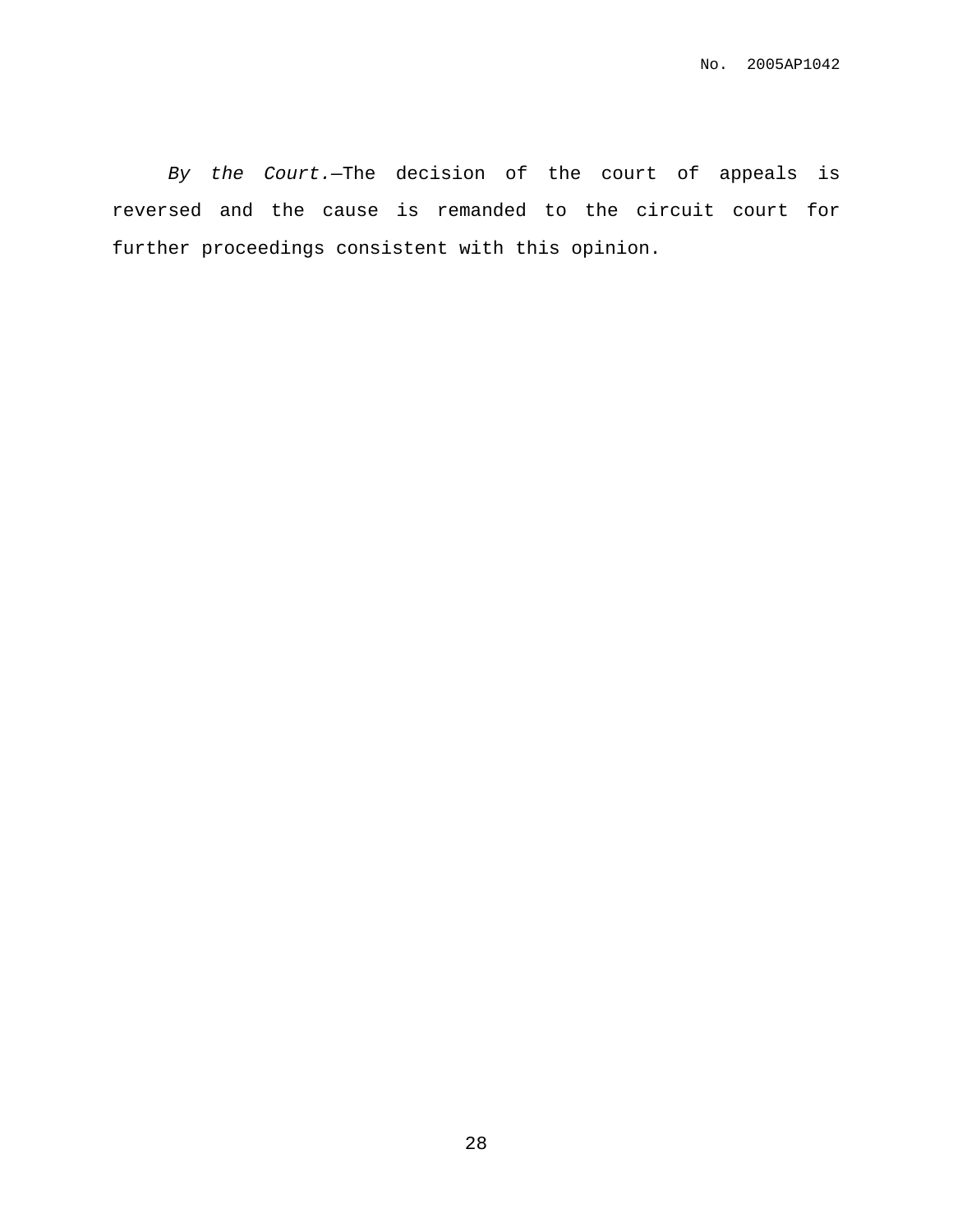¶52 SHIRLEY S. ABRAHAMSON, C.J. (concurring). I join Justice Butler's concurrence. This case could be decided on narrow grounds. The problems with the existing statute could be identified and the task of redrafting the statute left to the legislature or to a case in which the court must settle a dispute on constitutional grounds.

¶53 I write separately to raise an issue that no party addresses but that might be a matter of some concern. This case involved the powers and duties of the office of clerk of circuit court. The office of clerk of circuit court is a constitutional office, Wis. Const. Art. VII, §  $12^1$  (see also Art. VI, § 4), $^2$  and

(1) There shall be a clerk of circuit court chosen in each county organized for judicial purposes by the qualified electors thereof, who, except as provided in sub. (2), shall hold office for two years, subject to removal as provided by law.

(2) Beginning with the first general election at which the governor is elected which occurs after the ratification of this subsection, a clerk of circuit court shall be chosen by the electors of each county, for the term of 4 years, subject to removal as provided by law.

(3) In case of a vacancy, the judge of the circuit court may appoint a clerk until the vacancy is filled by an election.

(4) The clerk of circuit court shall give such security as the legislature requires by law.

 $1$  Article VII, section 12 (as amended Nov. 1882, Apr. 2005) states in full that: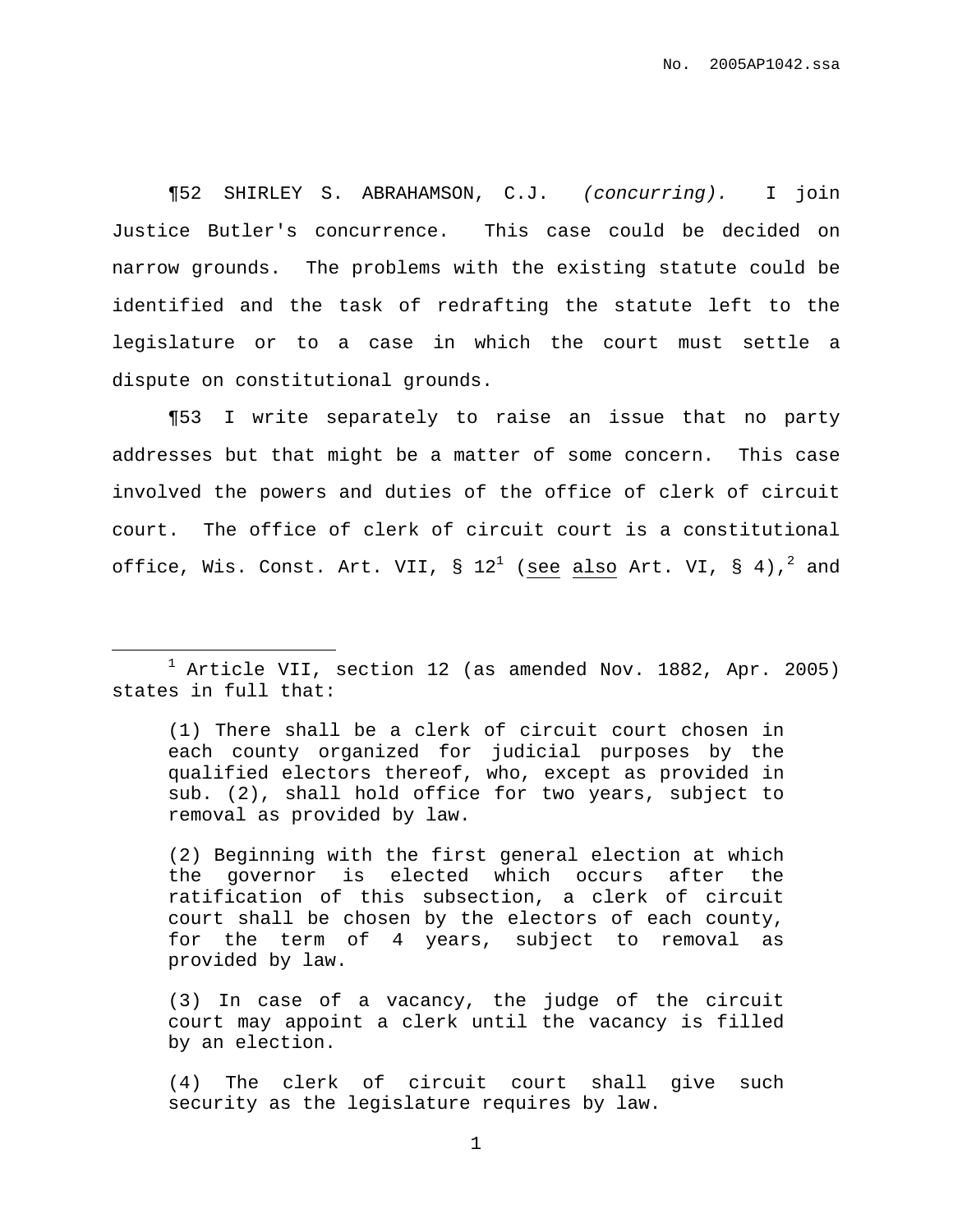the clerk of circuit court has been a constitutional office since the 1848 state constitution, 1848 Wis. Const. Art. VII,  $$12.^3$  State ex rel. Allen v. Lyon, 45 Wis. 246, 248 (1878); State v. Van Brocklin, 194 Wis. 441, 449 (1927) (Eschweiler, J., dissenting) (explaining "[t]he clerk of the circuit court is a constitutional officer").

¶54 We have had occasion to discuss the implications of the constitutional nature of the office of sheriff. An issue sometimes raised when a statute governs the constitutional office of sheriff is whether by virtue of being a constitutional

(5) The supreme court shall appoint its own clerk, and may appoint a clerk of circuit court to be the clerk of the supreme court.

 $2$  Article VI, section 4, as amended most recently in April 2005, states in pertinent part that:

(1)(a) Except as provided in pars. (b) and (c) and sub. (2), coroners, registers of deeds, district attorneys, and all other elected county officers, except judicial officers, sheriffs, and chief executive officers, shall be chosen by the electors of the respective counties once in every 2 years.

. . . .

(c) Beginning with the first general election at which the president is elected which occurs after the ratification of this paragraph, district attorneys, registers of deeds, county clerks, and treasurers shall be chosen by the electors of the respective counties, or by the electors of all of the respective counties comprising each combination of counties combined by the legislature for that purpose . . . .

<sup>3</sup> Article VII, section 12, of the 1848 constitution stated in pertinent part: "There shall be a clerk of the circuit court, chosen in each county, organized for judicial purposes, by the qualified electors thereof, who shall hold his office for two years, subject to removal as shall be provided by law."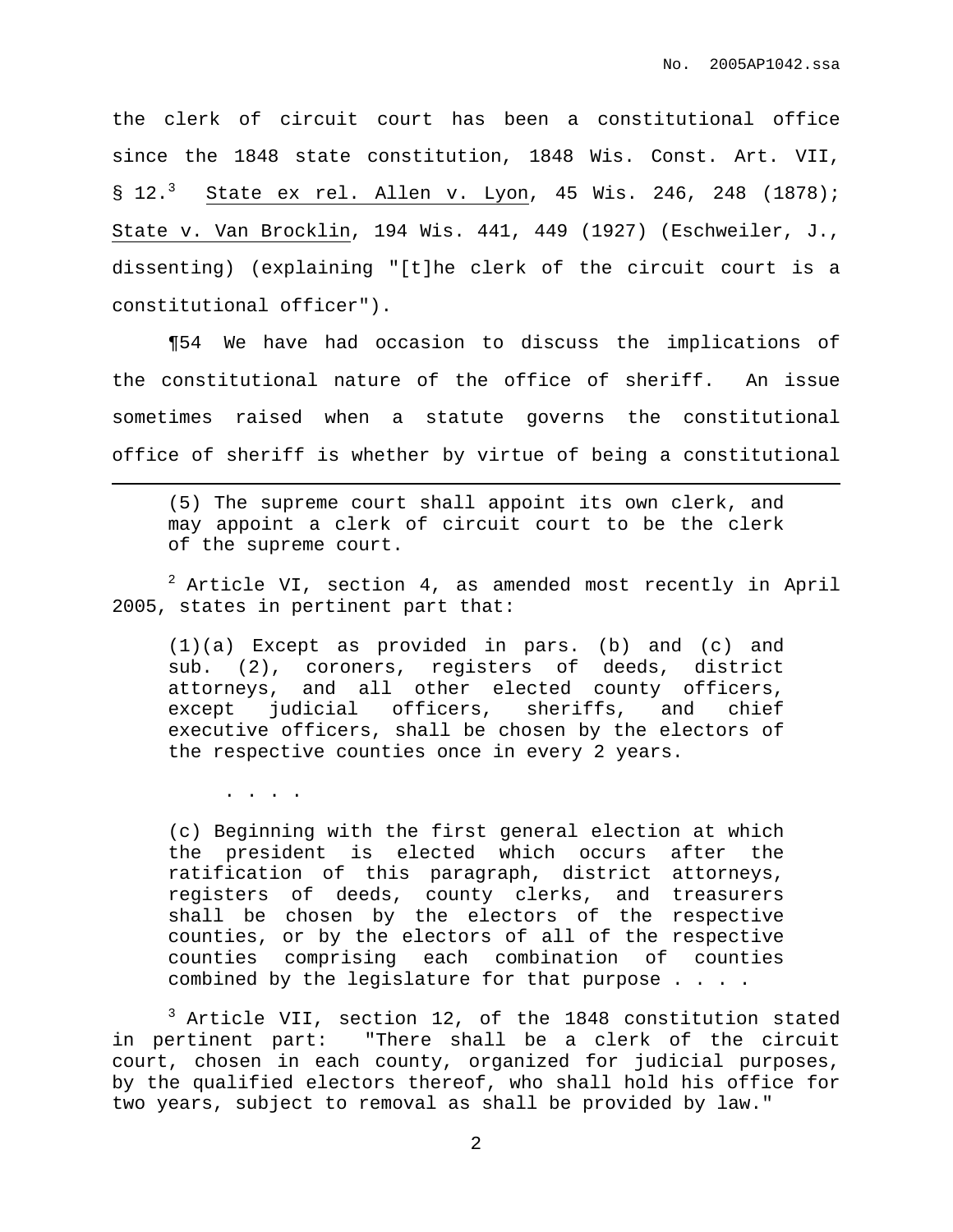office certain duties attach to the office that cannot be altered by statute. Cases addressing this issue as it relates to the office of sheriff date as far back as State ex rel. Kennedy v. Brunst, 26 Wis. 412 (1870), and are as recent as Kocken v. Wis. Council 40, 2007 WI 72, \_\_\_ Wis. 2d \_\_\_, \_\_\_ N.W.2d \_\_\_.

¶55 The applicability of this line of cases to the office of clerk of circuit court has not been explored recently by this court. The court of appeals, however, has examined some of the constitutional underpinnings and ramifications of the office of the clerk of circuit court. See, e.g., Granado v. Sentry Ins., 228 Wis. 2d 794, 801-02, 599 N.W.2d 62 (Ct. App. 1999); Harbick v. Marinette County, 138 Wis. 2d 172, 179-80, 405 N.W.2d 724 (Ct. App. 1987) (relating to the powers and duties of the office of county clerk).

¶56 The parties do not ask us to decide a constitutional issue, and I will not comment on it further. Litigants, courts, and the legislature must be mindful, however, to consider any constitutional powers of the office of clerk of circuit court.

¶57 For the reasons set forth, I concur.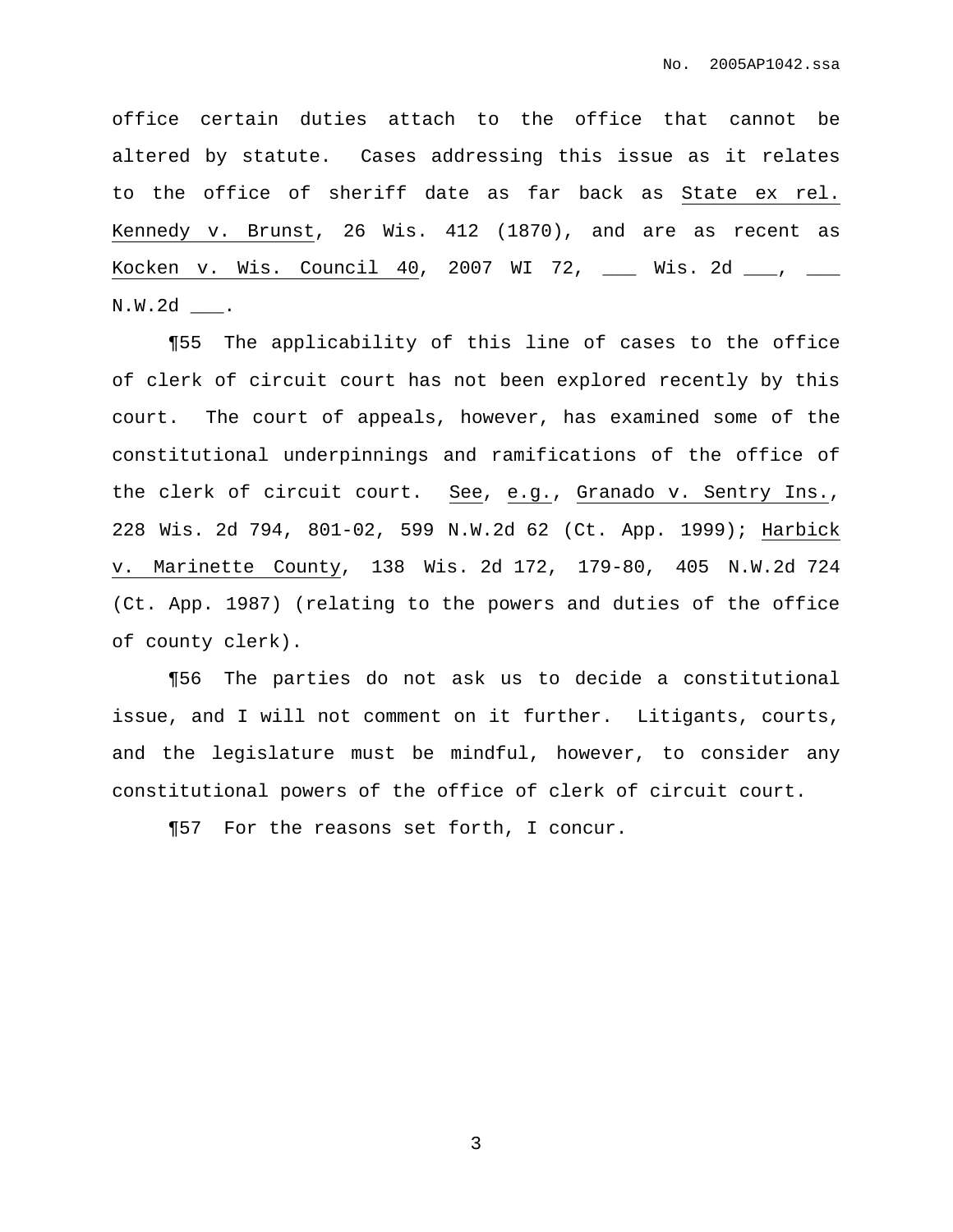¶58 LOUIS B. BUTLER, JR., J. (concurring). Perhaps I am missing something. Wisconsin Stat. § 32.05(7)(d), which is applicable to this case, provides that a condemnor's check for the amount of the award either be sent to the property owners "or be deposited with the clerk of the circuit court of the county for the benefit of the persons named in the award." (Emphasis added.) Wisconsin Stat. § 59.40(3) sets the general rule as to how money deposited with the clerk is handled. The pertinent portions of that section are as follows:

(b) Except as provided in par. (c), the clerk may invest any funds that are paid into his or her office and are being held for repayment. The investments shall be made in suitably protected accounts in the manner specified in s. 66.0603(1m) and all income that may accrue shall be paid into the county general fund.

(c) A judge may direct that par. (b) does not apply to certain funds paid into the office. The judge's authority applies only to funds relating to cases before his or her court.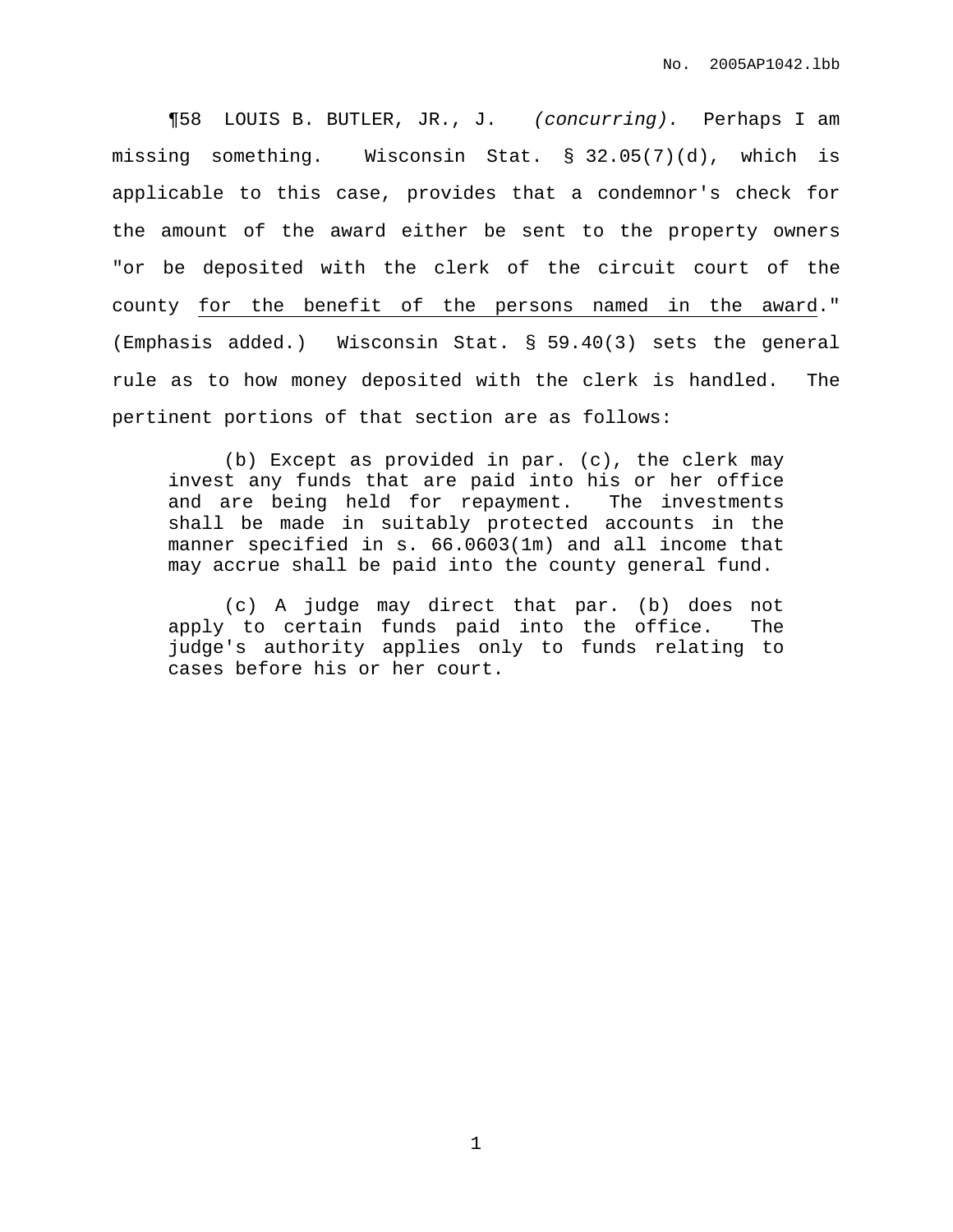Wis. Stat. § 59.40(3). $^1$  Thus, paragraph (b) of the general statute grants the clerk of courts the authority to invest funds paid into that office in suitably protected accounts, and requires interest income that accrues to be paid into the county general fund. Paragraph (c), on the other hand, provides a judge, in cases before that judge, the authority to veto the application of paragraph (b) to certain funds paid to the clerk. Should a judge direct that Wis. Stat. § 59.40(3)(b) does not apply to certain funds, then gone is the authority of the clerk to invest funds held for repayment under the statute; gone is the authority to invest in suitably protected accounts under the statute; and gone is the requirement that interest income accrued be paid into the county general fund under the statute.

¶59 Wisconsin Stat. § 59.40(3)(c) grants the court only a negative statutory veto authority to deem § 59.40(3)(b)

(b) Except as provided in par. (c), the clerk may invest any funds that are paid into his or her office and are being held for repayment. The investments shall be made in suitably protected accounts in the manner specified in s. 66.0603(1m) and all income that may accrue shall be paid into the county general fund.

 $1$  Wisconsin Stat. § 59.40(3) provides in full:

Clerk of court; fees; investment of funds. (a) The clerk of the circuit court shall collect the fees that are prescribed in ss. 814.60 to 814.63. The clerk may refuse to accept any paper for filing or recording until the fee prescribed in subch. II of ch. 814 or any applicable statute is paid.

<sup>(</sup>c) A judge may direct that par. (b) does not apply to certain funds paid into the office. The judge's authority applies only to funds relating to cases before his or her court.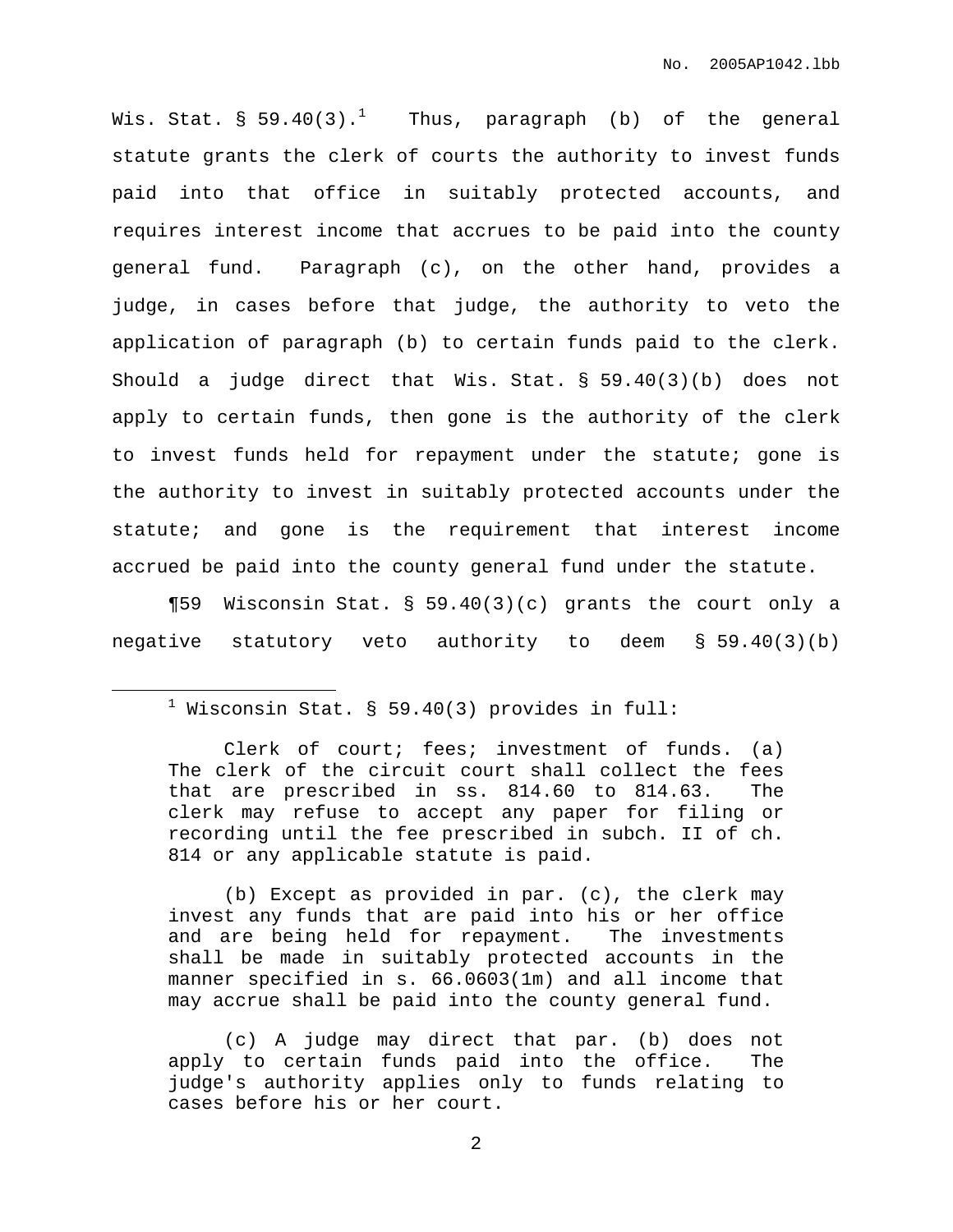inapplicable in some cases. It does not grant the court an additional positive authority to affirmatively order a transfer of funds from the clerk's office into a private interest-bearing account, which the majority contends is implicit in the meaning of the statute. Majority op., ¶¶4, 27-28, 51.

¶60 I note that Wis. Stat. § 59.40(3)(c) does not provide a judge with the authority to parse the statute in a manner that would allow the circuit court to disregard a portion of paragraph (b). Thus, under the statute in question, once a judge invokes paragraph (c), a clerk's authority to invest the funds held in the condemnation award must be found elsewhere.

¶61 This takes us back to Wis. Stat. § 32.05(7)(d), which allows a condemnor to deposit with the clerk of circuit court a check "for the benefit of the persons named in the award." The clerk then gives notice to the parties, who may receive their proper share of the award by petition to and order of the circuit court. Id. Nowhere in the statute does the legislature provide the judge with the authority to order the clerk of courts to invest the award in the first instance, much less invest it in a particular account. And nowhere does the statute allow the clerk to keep any interest accrued at the expense of, as opposed to the benefit of, the parties.

¶62 Thus, when Wis. Stat. § 59.40(3)(b) is rendered inapplicable by a judge pursuant to  $\S$  59.40(3)(c), and those sections are read in conjunction with Wis. Stat. § 32.05(7)(d), which requires condemnation awards to be held for the benefit of the parties, these statutes do not grant the judge the power to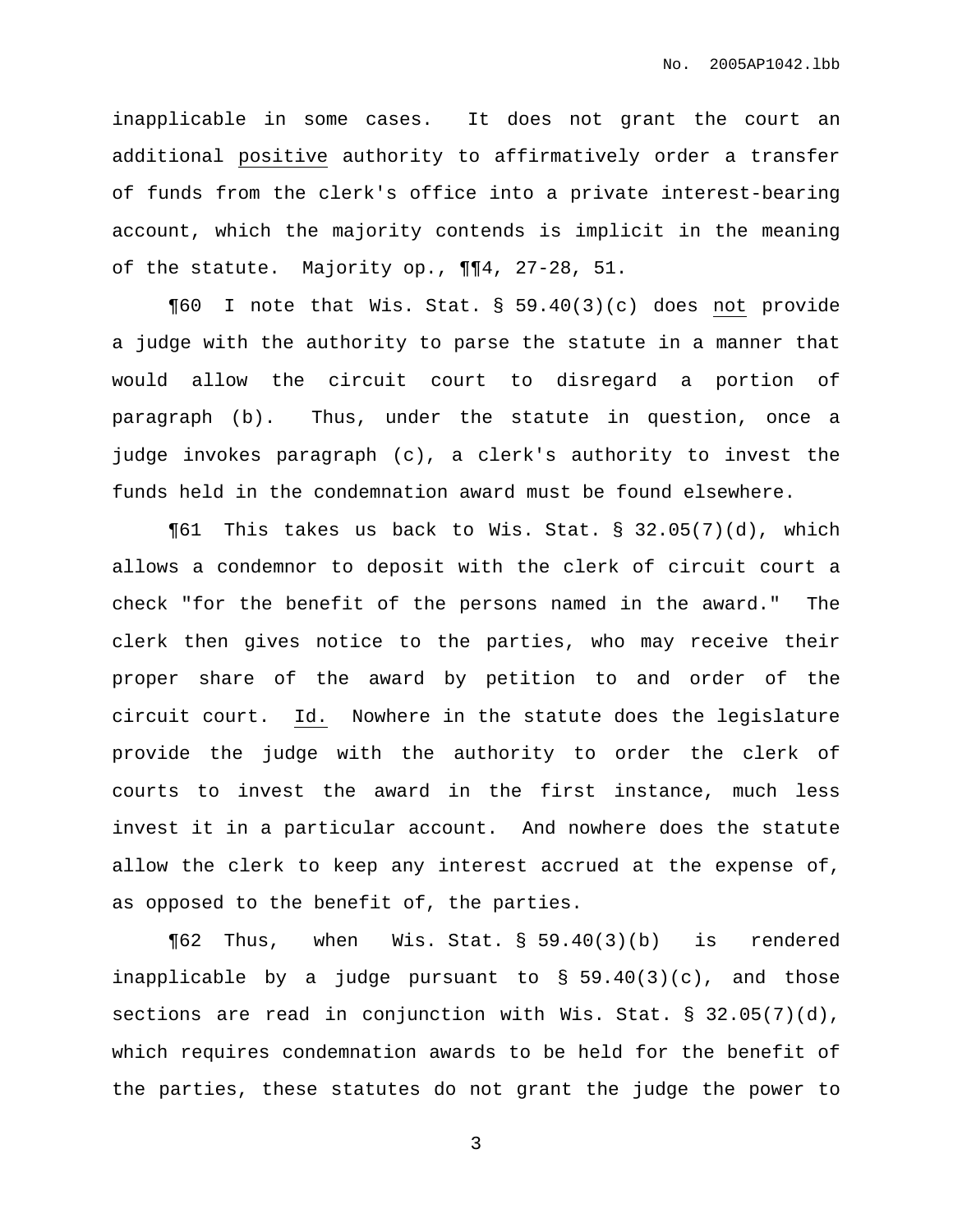order the clerk of court to transfer funds to a private interest-bearing account. Without a clear legislative grant of power, and without any other source of authority identified, such as the inherent powers or equitable authority of the court, $^2$ the majority is simply rewriting the statute in a manner that produces a result it deems to be reasonable. $^3$ 

¶63 I concur with the result only because none of the "interested persons" in this case objected to the request for transfer of funds by one of the parties to a private interestbearing account for the benefit of the parties. Majority op., ¶8. It was their money. Whether the circuit court had the authority to order the transfer of funds to an interest-bearing account in the first instance is one thing. That in no way alters the fact that the circuit court in this case did order the transfer of funds to an interest-bearing account. Now that that has occurred, something must be done with the interest that was earned during the period of the transfer. Because the circuit court invoked Wis. Stat. § 59.40(3)(c), the clerk of courts lacked the authority under paragraph (b) to pay the income accrued into the county general fund. Pursuant to

 $2$  See, e.g., Flynn v. Dep't of Admin., 216 Wis. 2d 521, 548, 576 N.W.2d 245 (1998); Perpignani v. Vonasek, 139 Wis. 2d 695, 737, 408 N.W.2d 1 (1987); Weeden v. City of Beloit, 29 Wis. 2d 662, 673, 139 N.W.2d 616 (1966); but c.f. majority opinion at ¶14 n.7 ("[b]ecause we decide this case on statutory grounds, we do not address the parties' arguments concerning the circuit court's inherent and equitable authority . . .").

 $3$  Indeed, the result may not only be reasonable, it may be preferable. Nevertheless, that determination is for the legislature, absent some legitimate independent grant of authority.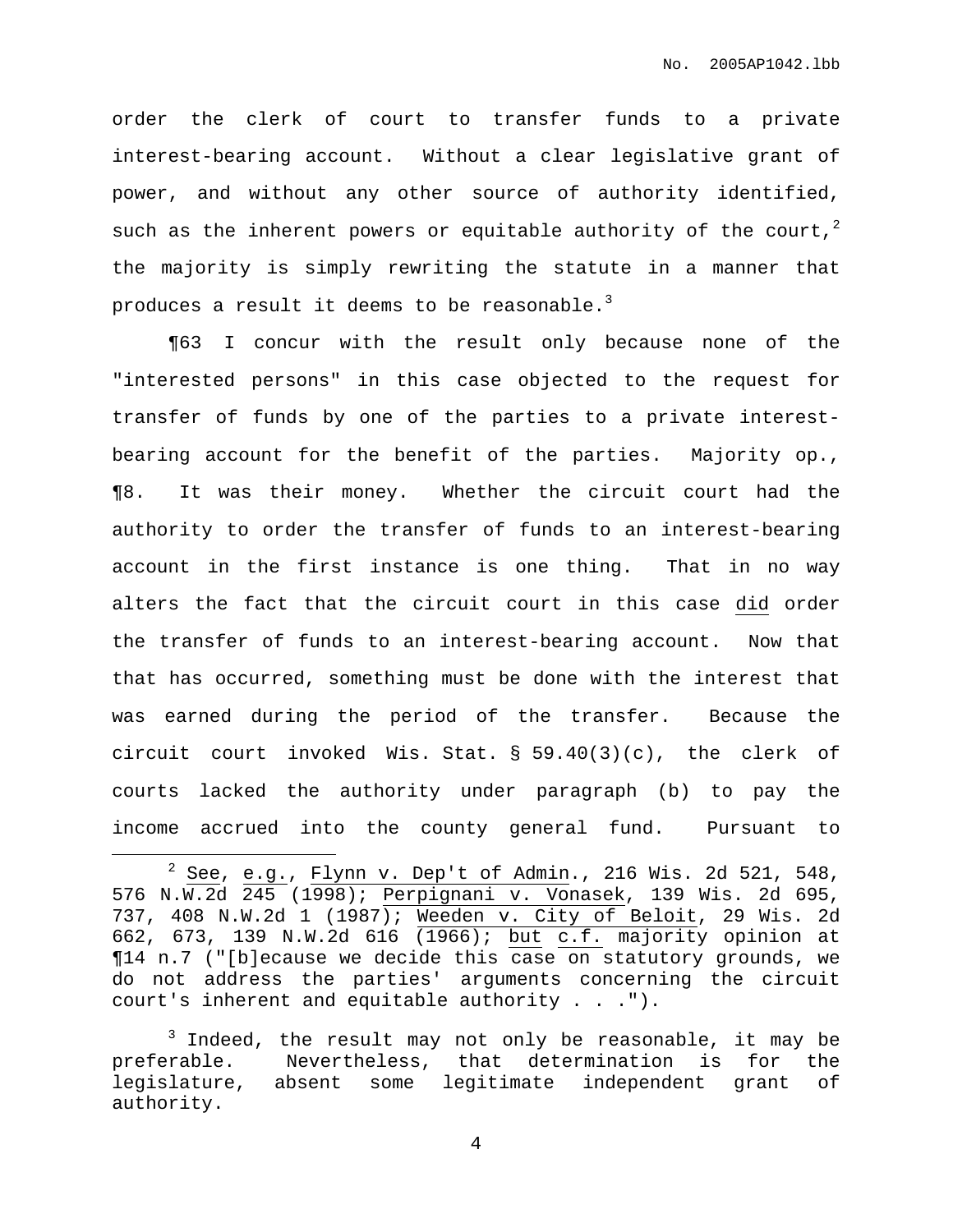Wis. Stat. § 32.05(7)(d), the award was to be held for the benefit of the parties. Thus, any interest accrued in this case must, under  $\S$  32.05(7)(d), revert to the parties.

¶64 I have no quarrel with the public policy advocated in the majority opinion. Nonetheless, it remains the role of the legislature, not the judiciary, to rewrite legislation where necessary to implement positive public policy goals. Accordingly, while I concur with the court's mandate, I decline to join its opinion.

¶65 For the foregoing reasons, I respectfully concur.

¶66 I am authorized to state that Chief Justice SHIRLEY S. ABRAHAMSON joins this concurring opinion.